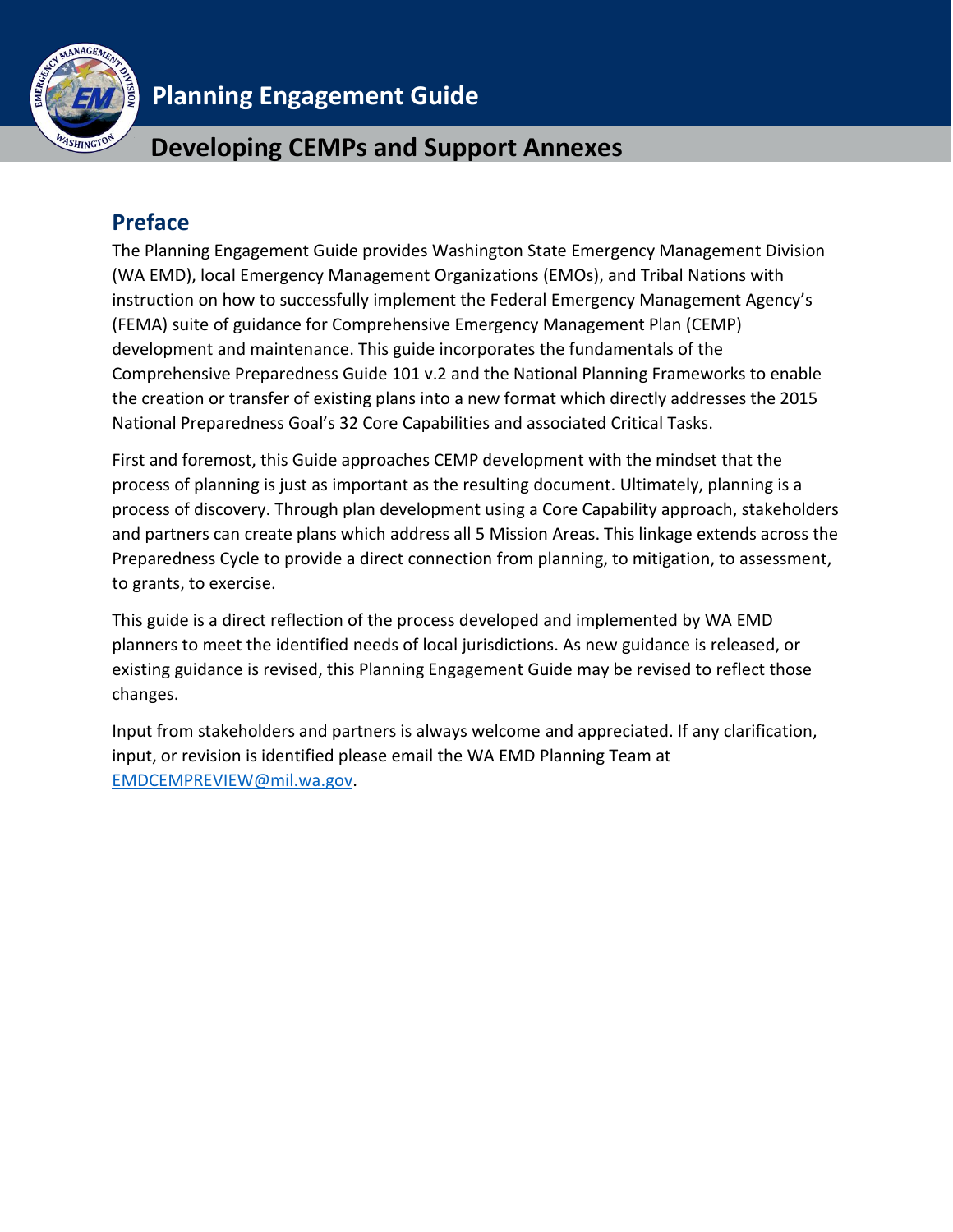# <span id="page-1-0"></span>**Contents**

# **Contents**

Washington Emergency | 12/31/2019<br>Management Division | Page 2 **Return to Table of Contents**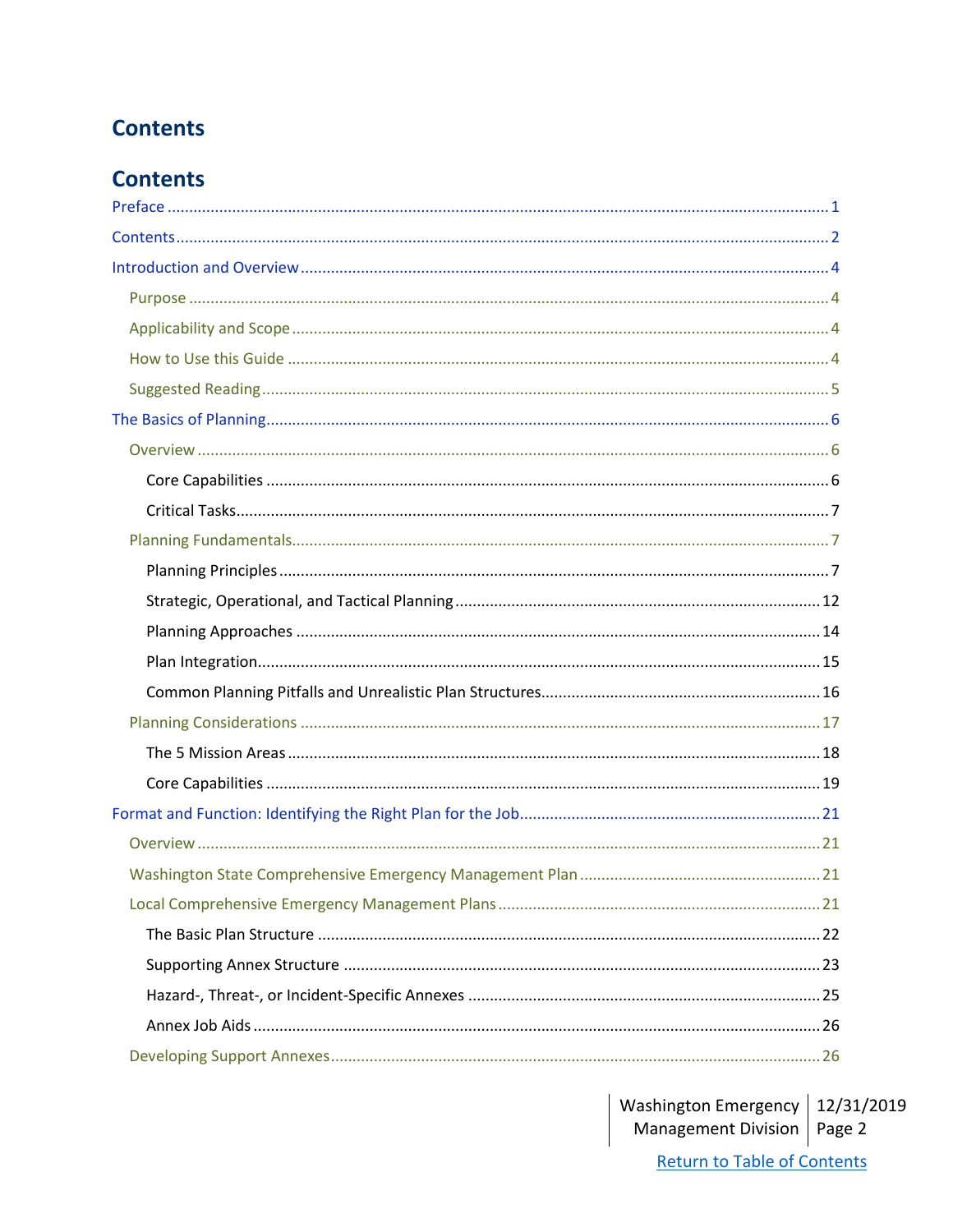<span id="page-2-0"></span>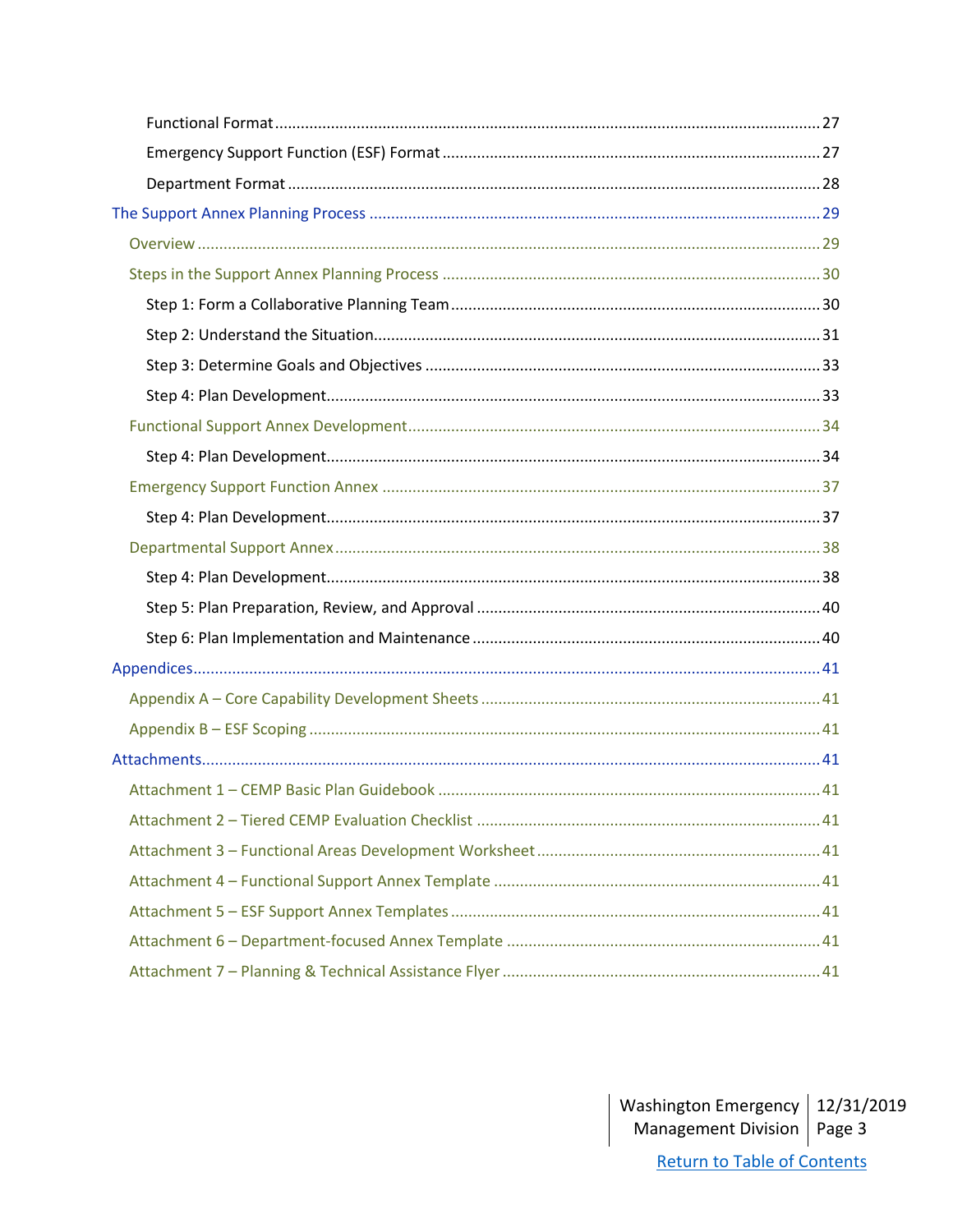# **Introduction and Overview**

# <span id="page-3-0"></span>**Purpose**

This Planning Engagement Guide provides suggested guidelines on developing emergency operations plans (e.g. Comprehensive Emergency Management Plans, Support Annexes, Incident Annexes, etc.). Through the use of a Core Capability-based planning approach to plan development, the significant functions that are required to address threats and hazards can be easily identified and captured in planning efforts. This process enables organizations to support each other through a common and standardized approach that also aids in achieving the horizontal and vertical integration of plans.

This shared approach to planning increases the likelihood of integration and synchronization of efforts and makes planning more efficient and effective. Efficient because of reduction in effort to create plan structures and determine their contents. Effective because of the production of a plan which addresses and incorporates every aspect of emergency planning and is also compatible with other planning efforts. The resulting alignments within an emergency management program can produce positive outcomes such as reduced plan maintenance, gap identification and analysis, identification of training needs, and determining exercises designs and objectives.

# <span id="page-3-1"></span>**Applicability and Scope**

The Washington State Emergency Management Division recommends that those responsible for developing emergency operations plans use the Planning Engagement Guide to guide their Core Capability-based planning efforts. This Planning Engagement Guide offers the resources for any jurisdiction to transfer their existing plans into a structure that best reflects their true operating structure along with one which captures their capabilities and suits their needs.

Many CEMPs only address emergency management in the context of the Response Mission Area. Other plans that are maintained (e.g. Hazard Mitigation Plan, Prevention/Anti-terrorism plans, etc.) are either loosely associated or even disassociated from their CEMPs. In order to be considered "comprehensive," CEMPs should incorporate all 5 Mission Areas as well. Core Capabilities in CEMP development has provided the mechanism, and WA EMD has provided the structure and tools to accomplish these additional planning efforts.

# <span id="page-3-2"></span>**How to Use this Guide**

This Planning Engagement Guide incorporates existing Federal Guidance and laws, alongside Washington State laws, to provide a succinct yet comprehensive presentation of planning efforts for plan development. Alongside this Planning Engagement Guide, the CEMP Basic Plan Guidebook, and the Tiered CEMP Evaluation Checklist can be used to assist in the development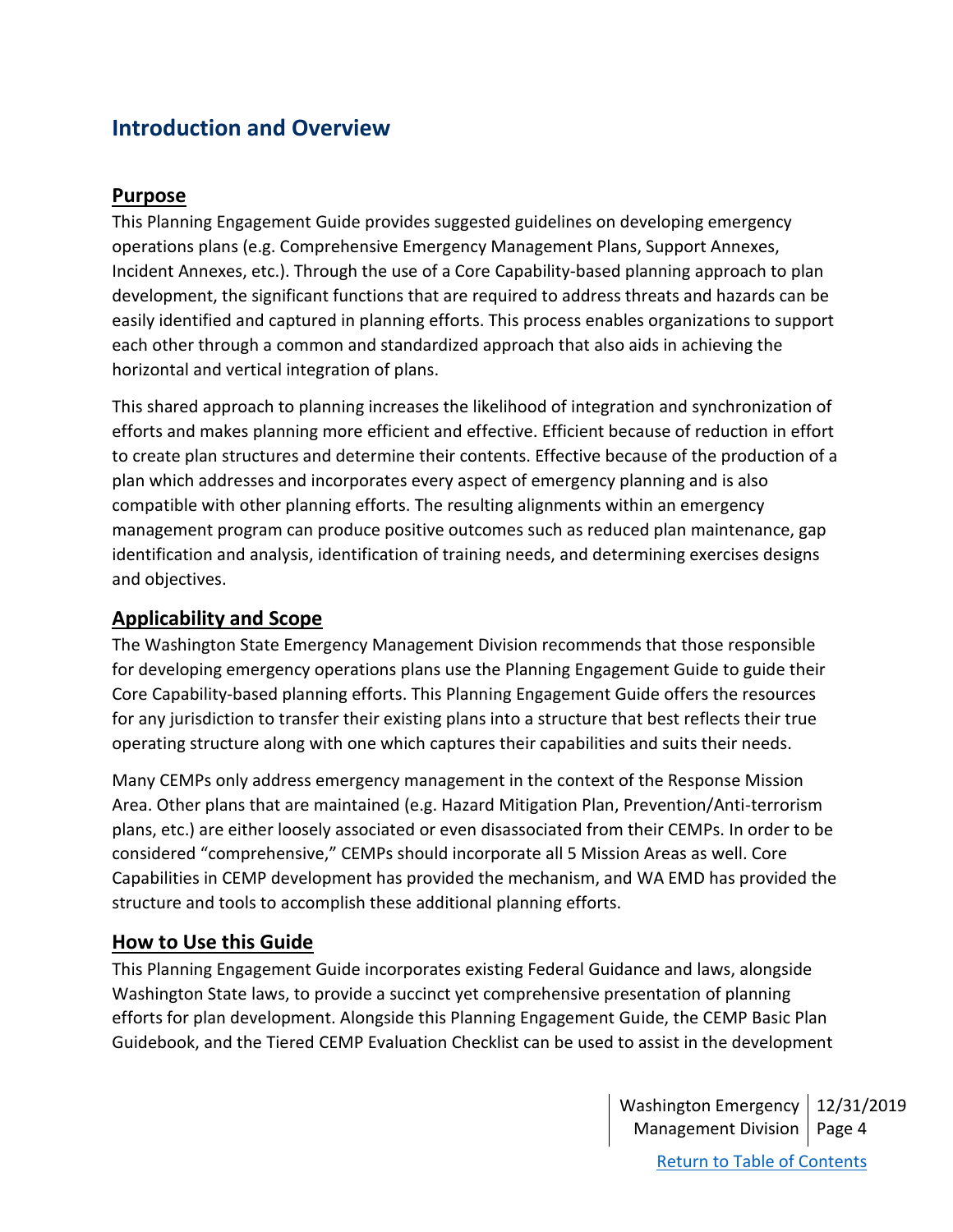of the Basic Plan portion of the CEMP to incorporate the 5 Mission Areas and all 32 Core Capabilities. Additional resources which can be used in other CEMP components include:

- Support Annex Templates (Functional, ESF, and Department-focused)
- Functional Areas Development Worksheets
- ESF Scoping
- FEMA [Core Capability Development Sheets](https://www.fema.gov/media-library/assets/documents/184690)
- [Comprehensive Preparedness Guide 101 v2](https://www.fema.gov/media-library/assets/documents/184690) (CPG 101)
- [The National Planning Frameworks](https://www.fema.gov/national-planning-frameworks) (Prevention, Protection, Mitigation, Response, and Disaster Recovery).
- [Continuity Guidance Circular \(CGC\)](https://www.fema.gov/continuity-guidance-circular-cgc)

# <span id="page-4-0"></span>**Suggested Reading**

It is highly encouraged for all participants in this process to read the National Preparedness [Goal](https://www.fema.gov/national-preparedness-goal) to become familiar with Core Capabilities. Additionally, reading through the Core Capability Development Sheets to learn what Critical Tasks are contained within each Core Capability can provide a baseline understanding of what the scope of each pertains to.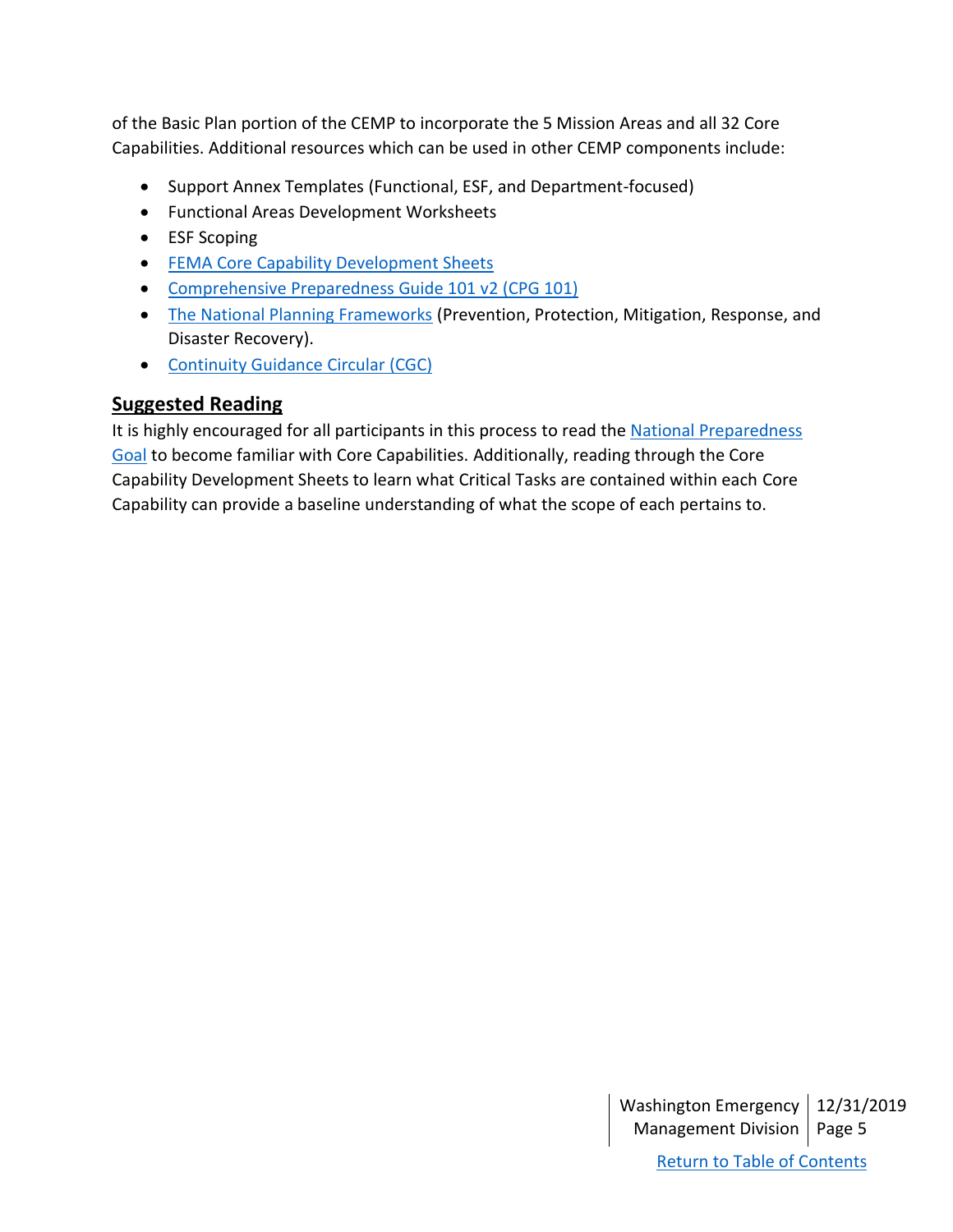# <span id="page-5-0"></span>**The Basics of Planning**

# <span id="page-5-1"></span>**Overview**

The elected and appointed leaders in each jurisdiction are responsible for ensuring that necessary and appropriate actions are taken to protect people, property, and the environment from any threat or hazard. When threatened by a hazard, citizens expect elected or appointed leaders to take immediate action to help them resolve the problem. Citizens expect the government to marshal its resources, channel the efforts of the whole community—including voluntary organizations and the private sector—and, if necessary, solicit assistance from outside the jurisdiction.

Residents and all sectors of the community have a critical role and shared responsibility to take appropriate actions to protect themselves, their families and organizations, and their properties. Planning that includes the whole community builds a resilient community.

This chapter serves as a foundation for the rest of the Planning Engagement Guide (hereafter referred to as the "Guide") by providing an overview of the basics of planning. It describes how risk-informed, community-based planning supports decision making. This chapter also discusses key planning concepts, effective planning, and planning pitfalls.

### <span id="page-5-2"></span>**Core Capabilities**

Core Capabilities are the significant functions that are required to address threats and hazards. They are distinct critical elements necessary to achieve the National Preparedness Goal. The National Preparedness Goal (2015) explains that the 32 Core Capabilities achieve the Goal by:

- Preventing, avoiding, or stopping a threatened or an actual act of terrorism.
- Protecting our citizens, residents, visitors, assets, systems, and networks against the greatest threats and hazards in a manner that allows our interests, aspirations, and way of life to thrive.
- Mitigating the loss of life and property by lessening the impact of future disasters.
- Responding quickly to save lives, protect property and the environment, and meet basic human needs in the aftermath of an incident.
- Recovering through a focus on the timely restoration, strengthening, and revitalization of infrastructure, housing, and the economy, as well as the health, social, cultural, historic, and environmental fabric of communities affected by an incident.

The Core Capabilities serve as both preparedness tools and a means of structured implementation.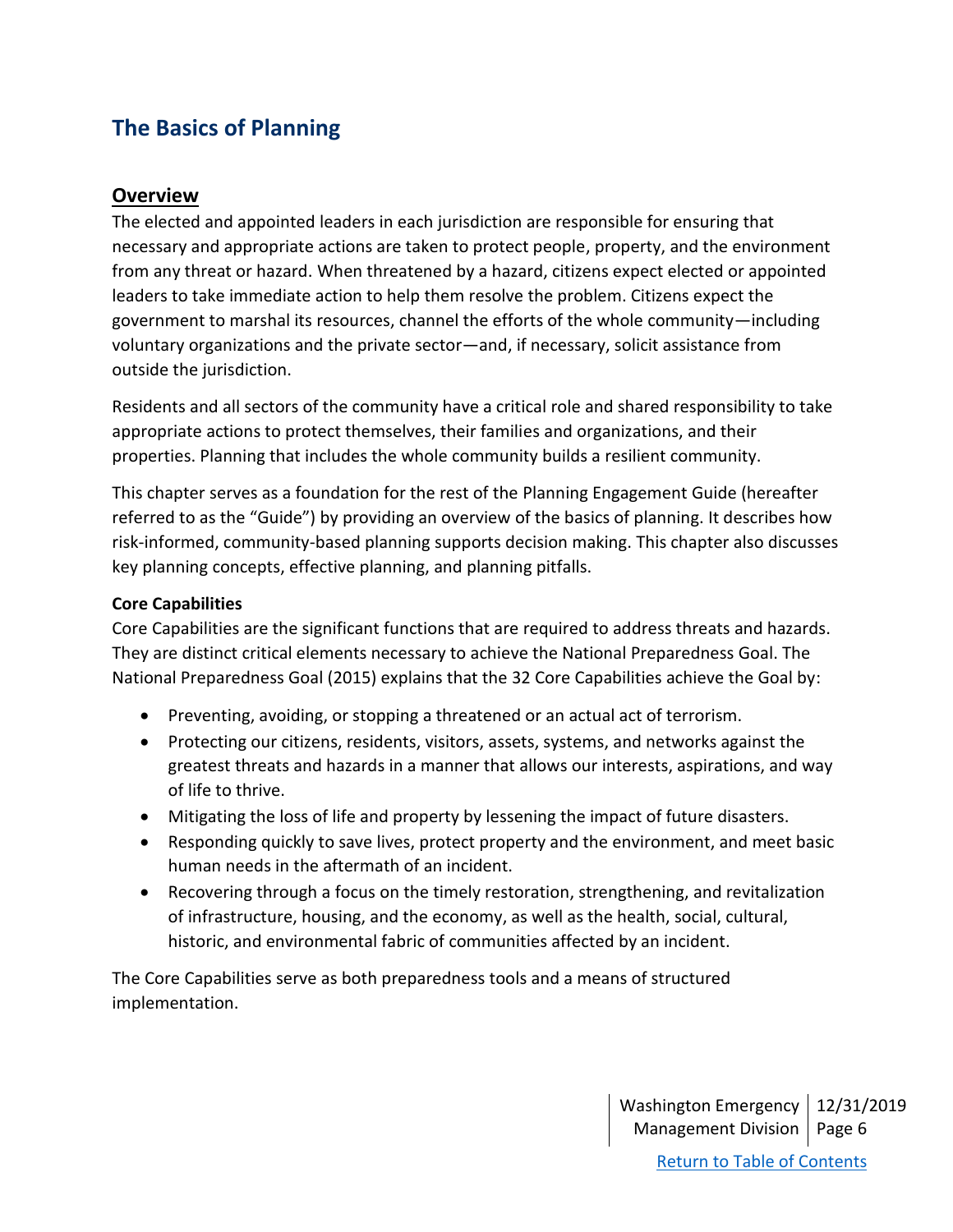#### <span id="page-6-0"></span>**Critical Tasks**

Critical Tasks are the actions and activities which take place in order to achieve their associated Core Capability. Some Critical Tasks represent standalone objectives and tasks, while others represent a sequence of action that occur (e.g. establish turns into maintain or transition into recovery). By identifying common Critical Tasks within a specific Mission Area, planners can identify the actions and activities that take place in order to sustain and maintain individual Core Capabilities.

## <span id="page-6-1"></span>**Planning Fundamentals**

#### <span id="page-6-2"></span>**Planning Principles**

Applying the following principles to the planning process is key to developing an all-hazards plan for protecting lives, property, and the environment:

### **Planning must be community-based, representing the whole population and its needs.**

Understanding the composition of the population—such as accounting for people with disabilities, others with access and functional needs, the needs of children, Limited English Proficiency (LEP) populations, and service animals—must occur at the onset of the planning effort. For example, the demographics of the population, including its resources and needs, have a profound effect on evacuation, shelter operations, and family reunification. Another key consideration is the integration of household pets and service animals into the planning process. Many individuals may make decisions on whether to comply with protective action measures based on the jurisdiction's ability to address the concerns about their household pets and service animals. Establishing a profile of the community will also inform planners if courses of action are feasible. For example, if the majority of the actual resident population do not own cars, then planning efforts must account for greater transportation resource requirements than if the population was predominately composed of car-owning households. The businesses that comprise your jurisdiction must also be a part of your demographics—your jurisdiction may house the only business providing a critical resource to your area or even the Nation. By fully understanding the composition and requirements of the actual population (including all segments of the community), community-based plans will lead to improved Prevention, Protection, Mitigation, Response, and Recovery activities and, ultimately, overall preparedness.

#### **Planning must include participation from all stakeholders in the community.** Effective

planning ensures that the whole community is represented and involved in the planning process. The most realistic and complete plans are prepared by a diverse planning team, including representatives from the jurisdiction's departments and agencies, civic leaders, businesses, and organizations (e.g., civic, social, faith-based, humanitarian, educational, advocacy, and professional) who are able to contribute critical perspectives and/or have a role in executing a plan. The demographics of the community will aid in determining who to involve as the planning team is constructed. Including community leaders representative of the entire community in planning reinforces the expectation that the community members have a shared

> Washington Emergency 12/31/2019 Management Division | Page 7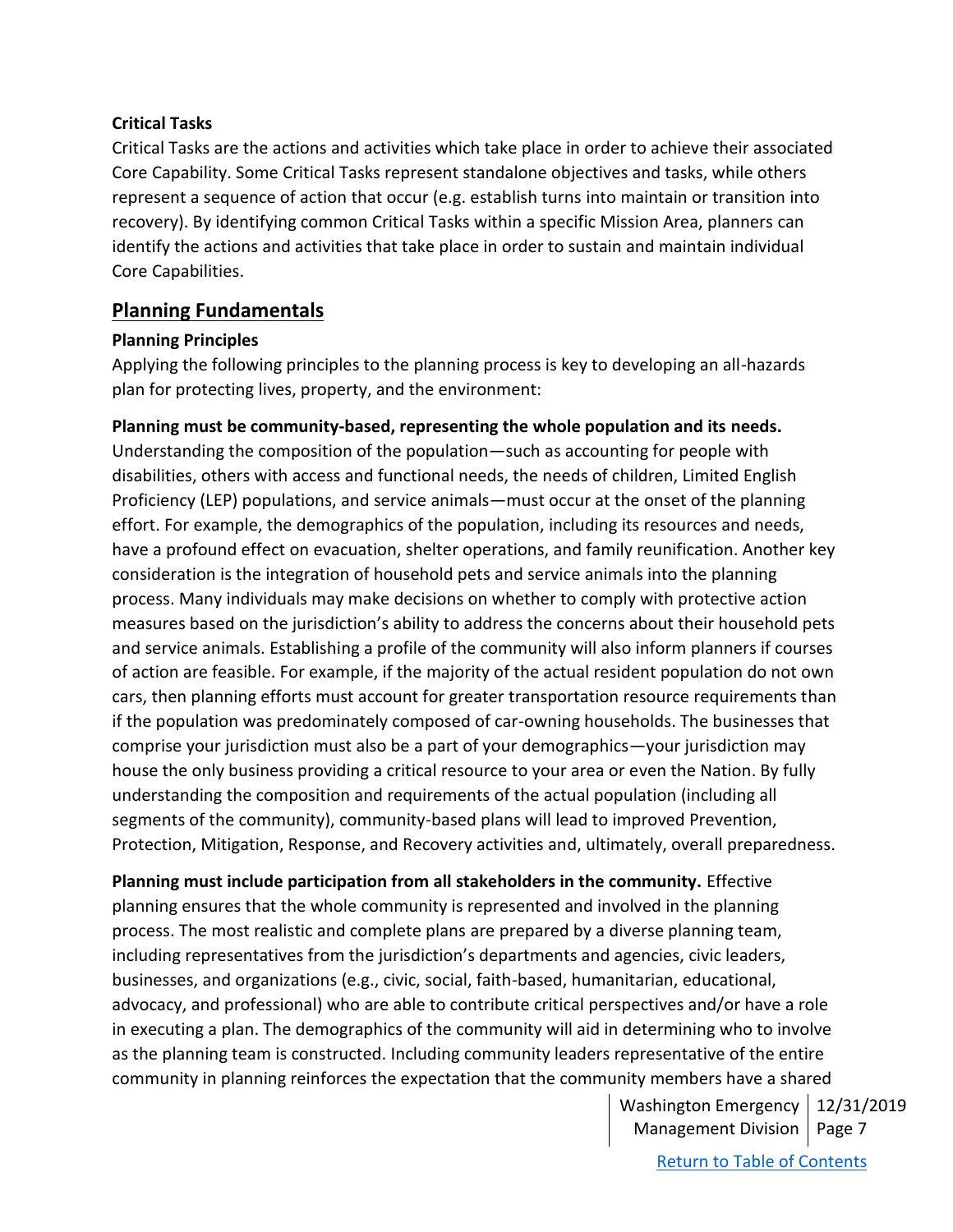responsibility and strengthens the public motivation to conduct planning for themselves, their families, and their organizations. For example, it is essential to incorporate individuals with disabilities, specific access and functional needs, and individuals with limited English proficiency, as well as the groups and organizations that support these individuals, in all aspects of the planning process. When the plan considers and incorporates the views of the individuals and organizations assigned tasks within it, they are more likely to accept and use the plan.

**Planning uses a logical and analytical problem-solving process to help address the complexity and uncertainty inherent in potential hazards and threats.** By following a set of logical steps that includes gathering and analyzing information, determining operational objectives, and developing alternative ways to achieve the objectives, planning allows a jurisdiction or regional response structure to work through complex situations. Planning helps a jurisdiction identify the resources at its disposal to perform critical tasks and achieve desired outcomes/target levels of performance. Rather than concentrating on every detail of how to achieve the objective, an effective plan structure outlines the methodology and responsibilities surrounding operations in the face of an uncertain and fluid environment. While using a prescribed planning process cannot guarantee success, inadequate plans and insufficient planning are proven contributors to failure.

**Planning considers all hazards and threats.** While the causes of emergencies can vary greatly, many of the effects do not. *Planners should address common operational functions in their Basic Plans. Certain hazards and threats may require additional plans (hazard- and threatspecific) to outline how the common operational functions outlined in the Basic Plan are altered or modified.* For example, floods, wildfires, HAZMAT releases, and radiological dispersal devices may lead a jurisdiction to issue an evacuation order and open shelters. Even though each hazard's characteristics (e.g. speed of onset, size of the affected area, etc.) are different, the general tasks for conducting an evacuation and shelter operations are the same. Planning for all threats and hazards ensures that, when addressing emergency functions, planners identify common tasks and those responsible for accomplishing the tasks.

**Planning for hazard- and incident specific incidents must first identify the commonalities during all incident types.** After a Core planning team is formed, workgroups are formed based on the specific hazard being addressed. This workgroup identifies the common activities that must be performed during an incident (e.g. evacuations, sheltering, etc.). These common activities then become the Key Tasks which must be performed regardless of a specific hazard. When these Key Tasks are aligned with objectives and goals then Courses of Action are established. Courses of Action are the basis for establishing operational plans.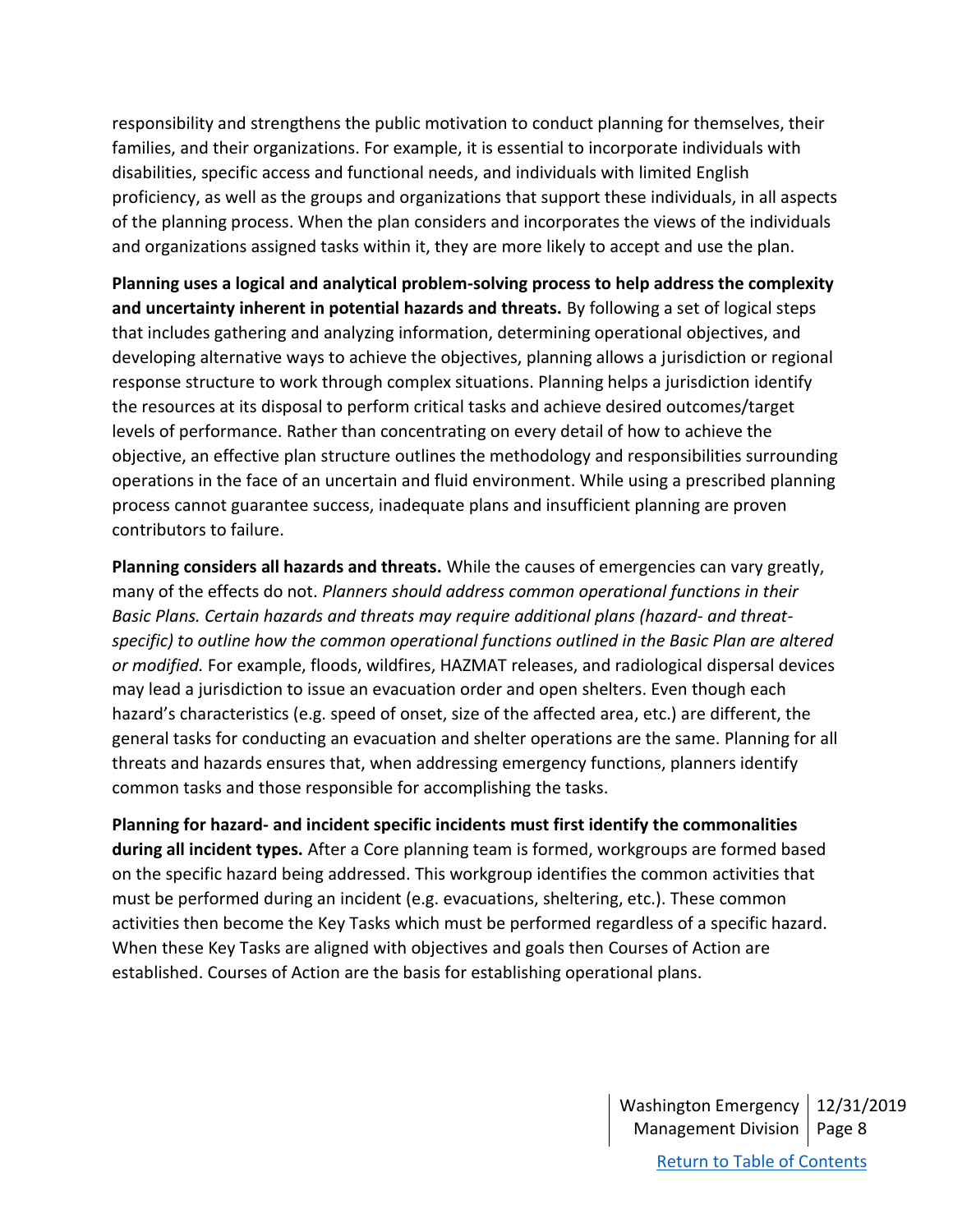

The following figure represents the course of development for a hazard-specific plan. This development starts with the identification of those elements which are general, or common, components to identify an "All Hazards" Plan (looking through the lens of a tsunami evacuation). Following the separation of those common elements, hazard-specific plans can be written to address the unique conditions and considerations of each hazard.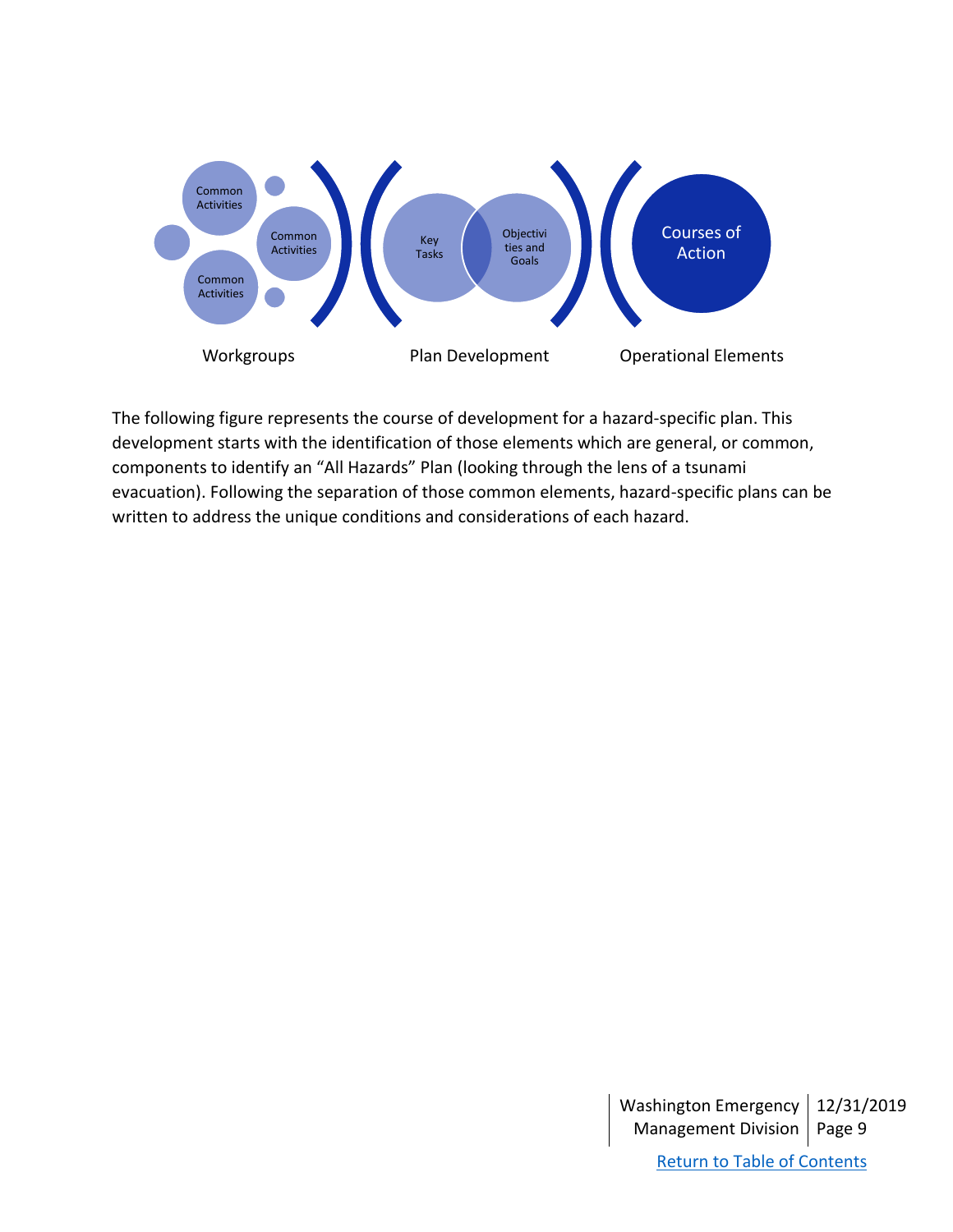

Washington Emergency 12/31/2019 Management Division | Page 10 [Return to Table of Contents](#page-1-0)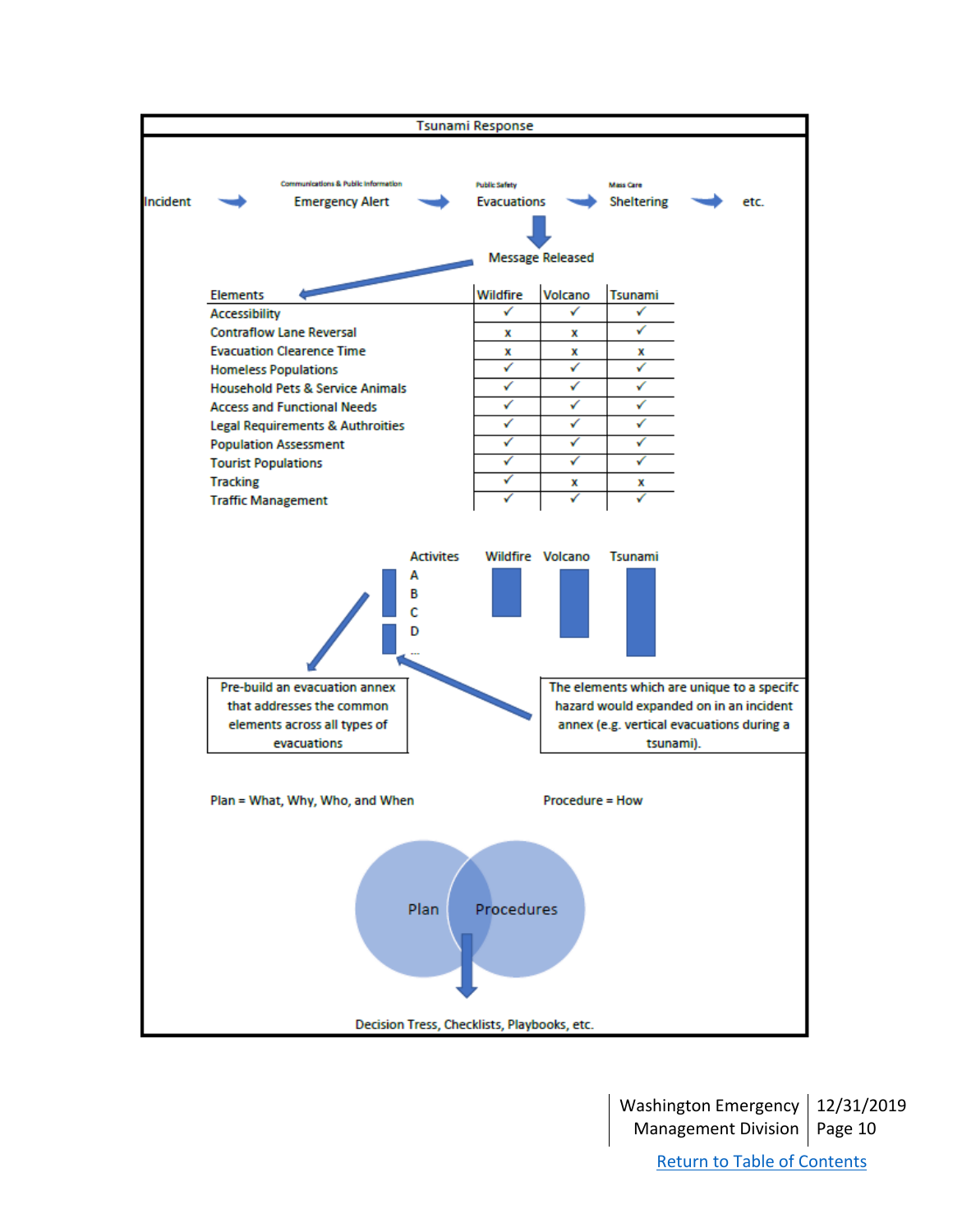**Planning should be address catastrophic incidents (i.e. Catastrophic Incident Annex).** Scalable planning solutions are the most likely to be understood and executed properly by the operational personnel who have practice in applying them. Planners can test whether critical plan elements are sufficiently flexible by exercising them against scenarios of varying type and magnitude. In some cases, planners may determine that exceptional policies and approaches are necessary for responding to and recovering from catastrophic incidents. These exceptional planning solutions should be documented within plans, along with clear descriptions of the triggers that indicate they are necessary.

**Plans must clearly identify the mission and supporting goals (with desired results).** More than any other plan element, the clear definition of the mission and supporting goals (which specify desired results/end-states) enables unity of effort and consistency of purpose among the multiple groups and activities involved in executing the plan. Every other plan element should be designed and evaluated according to its contributions to accomplishing the mission and achieving the goals and desired results.

**Planning depicts the anticipated environment for action.** This anticipation promotes early understanding and agreement on planning assumptions and risks, as well as the context for interaction. In situations where a specific hazard has not been experienced, planning provides the opportunity to anticipate conditions and systematically identify potential problems and workable solutions. Planners should review existing Emergency Operations Plans (EOPs) to ensure current assumptions are still necessary and valid. After-action reports (AAR) of recent emergency operations and exercises in the jurisdiction will help planners develop a list of lessons learned to address when updating plans.

Planning assumptions are an often misunderstood and misused element in planning. Planning assumptions are not:

- Actions that are to be taken
- A list of responsibilities or activities
- A place for disclaimers: "*blank* jurisdiction does not guarantee a perfect response"
- An overview of hazards

Planning assumptions are *assumptions* that have to be made in order to conduct planning. Two opposing examples are:

- Citizens will need to be 2-weeks ready due to constraints in procurement and delivery.
- Citizens are not 2-weeks ready; therefore, mass care services must be operational within 2-days following a large-scale incident.

Planning assumptions are not facts. If through future plan updates, an increase in a jurisdiction's capabilities, or validation through real-world incidents or exercises they are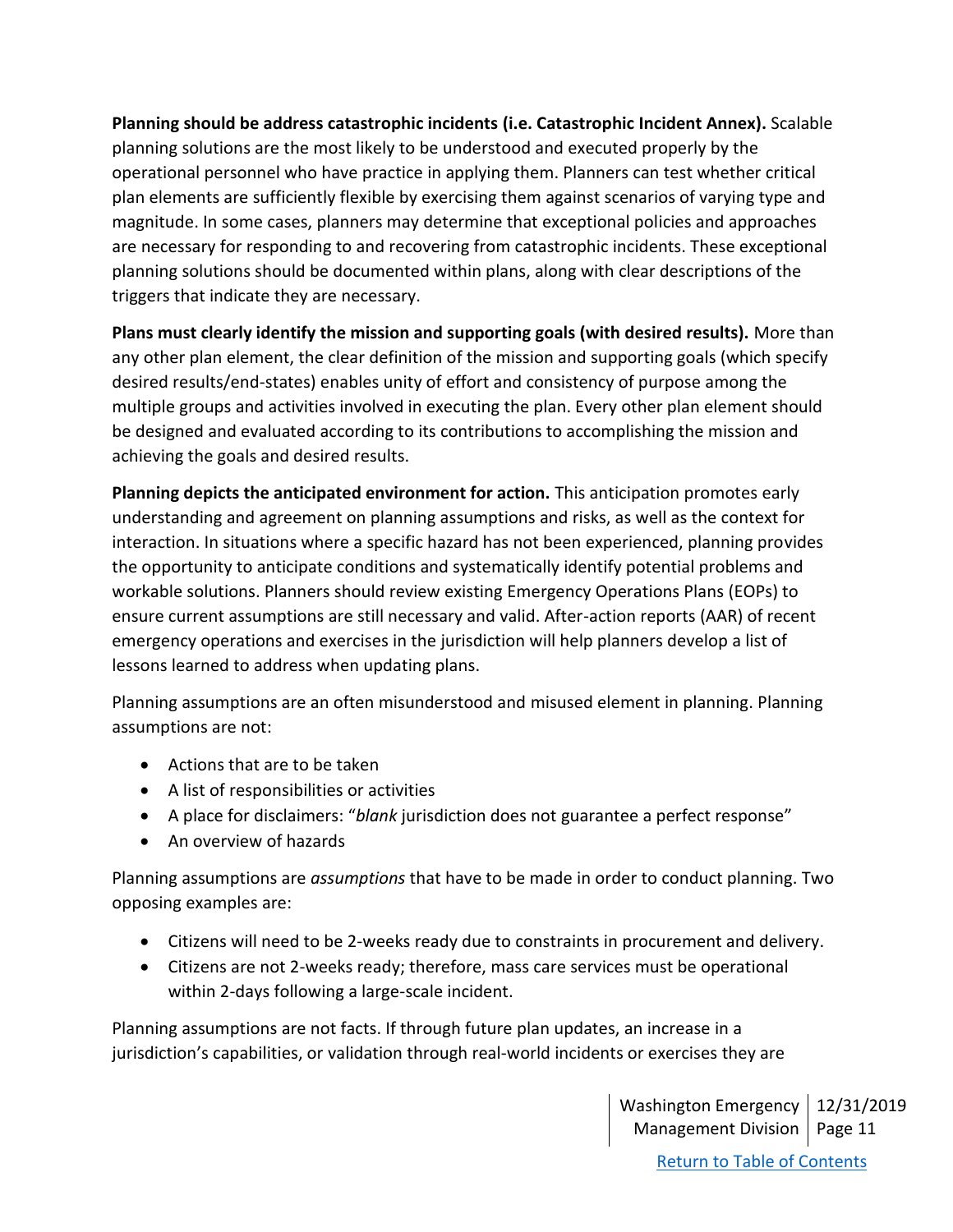proven to be true, then they are no longer assumptions and should be moved elsewhere in the plan.

**Planning includes senior officials throughout the process to ensure both understanding and approval.** Potential planning team members have many day-to-day concerns but must be reminded that emergency planning is a high priority. Senior official buy-in helps the planning process meet requirements of time, simplicity, and level of detail. The more involved decision makers are in planning, the better the planning product will be. You can assist in informing your senior and elected officials through:

- Identifying and sharing the hazard, risk, and threat analyses for the jurisdiction
- Discussing readiness and capability assessments, as well as exercise critiques

By participating throughout the planning process, senior officials will better understand how to implement the plan during an incident and make informed decisions that align with the outlined plan.

**Effective plans tell those with operational responsibilities what to do and why to do it, and they instruct those outside the jurisdiction in how to provide support and what to expect.** Plans must clearly communicate to operational personnel and support providers what their roles and responsibilities are and how those complement the activities of others. There should be no ambiguity regarding who is responsible for major tasks. This enables personnel to operate as a productive team more effectively, reducing duplication of effort and enhancing the benefits of collaboration.

Planners must keep in mind that you cannot assign responsibilities to agencies and organizations outside of the scope of the jurisdiction's authority. For example, a city can assign a responsibility to their public works department; however, they may not assign a responsibility to their county, state, or the federal government. Those outside entities should have responsibilities to *you* listed in *their* plans. If coordinating actions must be listed, assign the action to the local entity and mention the outside entity in the action itself - this removes the responsibility from being assigned to the outside agency while still including them in the coordination aspect.

Assigning a responsibility in a CEMP becomes legally binding when signed by a jurisdiction's political body. If a responsibility including an outside stakeholder is included, then those stakeholders must validate their role (including updates to the plan). Instead of assigning a responsibility, discuss how your jurisdiction coordinates (or supports if you are partners) with other stakeholders. A notable exception to this is when Mutual Aid Agreements are established.

# <span id="page-11-0"></span>**Strategic, Operational, and Tactical Planning**

There are three layers of planning: strategic planning, operational planning, and tactical (incident scene) planning. Strategic planning sets the context and expectations for operational

> Washington Emergency 12/31/2019 Management Division | Page 12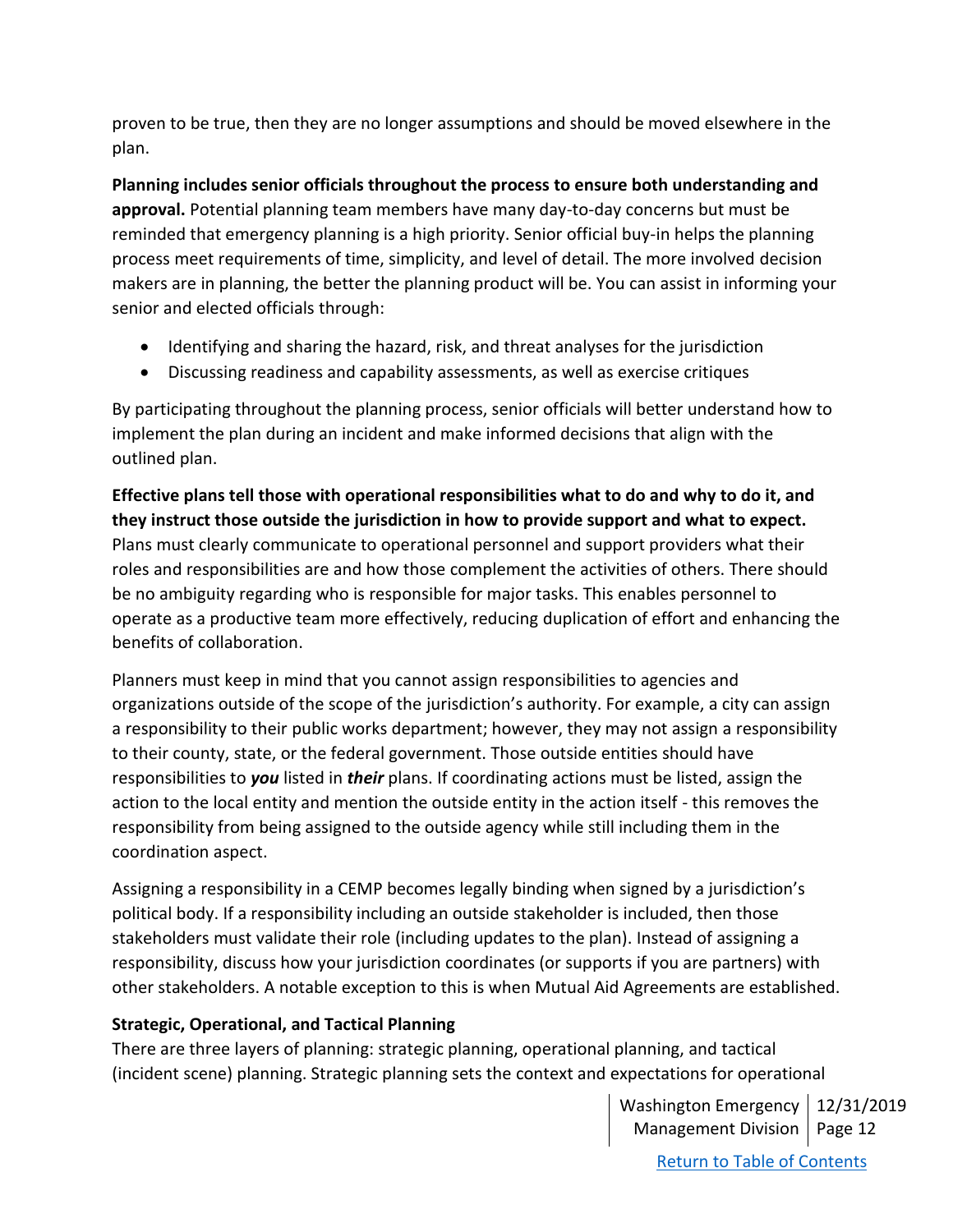planning, while operational planning provides the framework for tactical planning. All three tiers of planning occur at all levels of government.

**Strategic plans** describe how a jurisdiction wants to meet its emergency management or homeland security responsibilities [typically] over 3-5 years. These plans are driven by policy from senior officials and establish planning priorities. Also, the plans should address how the jurisdictions are sustaining and maintaining the Core Capabilities.

#### *CEMP Strategic Plan*

The first component of a CEMP is a strategic plan, which is called the Basic Plan. The Basic Plan discusses common and overarching elements, and it also describes a jurisdiction's emergency management organization. The intended audience for the Basic Plan are senior and elected officials, department heads, and the public.

EMD Planners have created the CEMP Basic Plan Guidebook to assist in the development of the Basic Plan. The CEMP Basic Plan Guidebook can either serve as a reference for editing or modifying existing plans, or it can be used as a template. In either case, the information contained within meets established planning guidelines, and meets State and Federal legal requirements.

**Operational plans** provide a description of roles and responsibilities, tasks, integration, and actions required of a jurisdiction or its departments and agencies during emergencies. Jurisdictions use plans to provide the goals, roles, and responsibilities that a jurisdiction's departments and agencies are assigned, and to focus on coordinating and integrating the activities of the many response and support organizations within a jurisdiction. They also consider private sector planning efforts as an integral part of community-based planning, and to ensure efficient allocation of resources. Department and agency plans do the same thing for the internal elements of those organizations. Through the use of Critical Tasks, operational plans tend to focus more on the broader physical, spatial, and time-related dimensions of an operation; thus, they tend to be more complex and comprehensive, yet less defined, than tactical plans.

### *CEMP Operational Plans*

The second component of a CEMP are operational plans, which are called Support Annexes. Due to the unique and individual nature of how a jurisdiction operates, Support Annexes are challenging to prebuild. Templates are provided in this Guide, but they are minimal representations of what the final product will end up being. Typically, EMD Planners use these templates as a starting point because they provide the necessary structure to begin planning and are adaptable to jurisdictions of any size or capability.

**Tactical plans** focus on managing personnel, equipment, and resources that play a direct role in an incident response. Pre-incident tactical planning, based upon existing operational plans,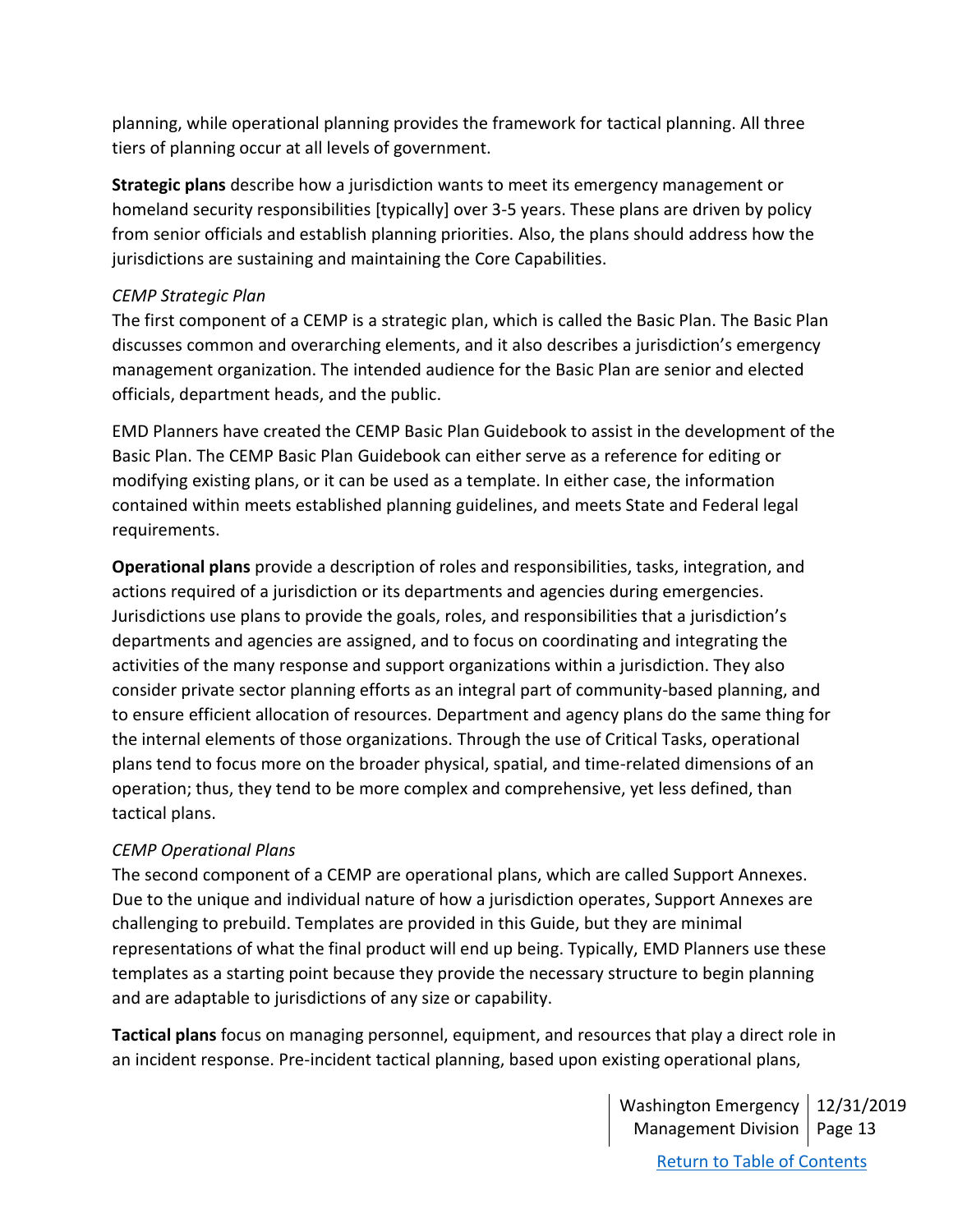provides the opportunity to pre-identify personnel, equipment, exercise, and training requirements. These gaps can then be filled through various means (e.g., mutual aid, technical assistance, updates to policy, procurement, contingency leasing). During an incident, tactical plans include the creation and maintaining of the Incident Action Plan (IAP).

### *CEMP Tactical Plans*

Common additions to CEMPs are Standard Operating Procedures (SOPs) and job aids, which are tactical plans. A common planning pitfall is to write a tactical-level plan without first writing strategic or operational plans. Planning must occur in a sequence or a multitude of problems can and will arise.



# <span id="page-13-0"></span>**Planning Approaches**

There are three primary approaches for planners to utilize during plan development and maintenance. These three approaches are described in CPG 101 v2:

- Scenario-based planning. This approach starts with building a scenario for a hazard or threat. Then, planners analyze the impact of the scenario to determine appropriate courses of action. Exercise great caution with this method because while it can be a benefit to examine incidents that occurred and those which you have had experience with, this approach can lead away from All-Hazards planning by not addressing common elements that exist in all or most emergencies and disasters.
- Function-based planning (functional planning). This approach identifies the common functions that a jurisdiction must perform during emergencies. Function-based planning defines the function to be performed and some combination of government agencies and departments responsible for its performance as a course of action.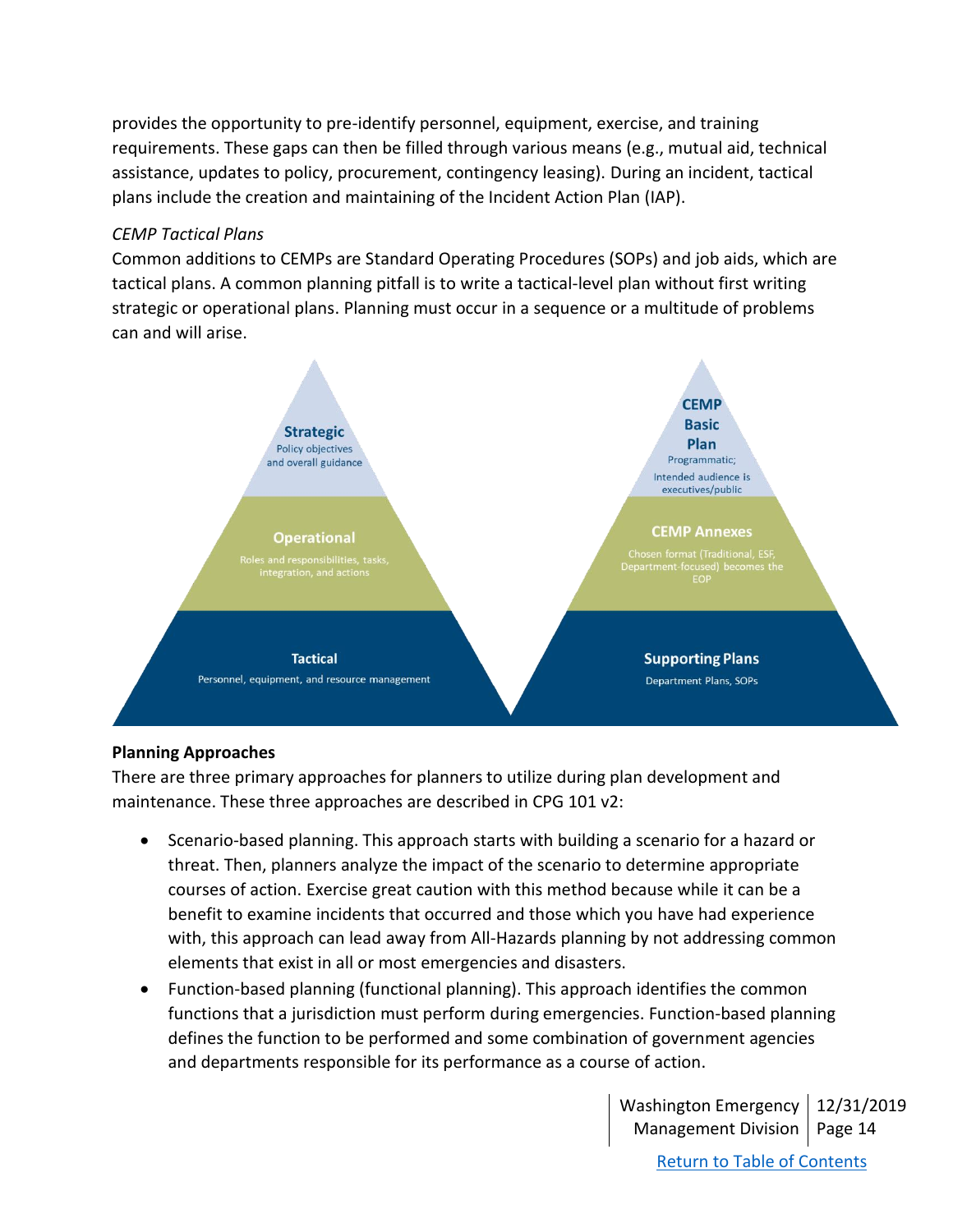• Capabilities-based planning. This approach focuses on a jurisdiction's capacity to take a course of action. Capabilities-based planning answers the question, "Do I have the right mix of training, organizations, plans, people, leadership and management, equipment, and facilities to perform a required emergency function?" Some planners view this approach as a combination of scenario- and function-based planning because of its "scenario-to-task-to-capability" focus.

This Guide focuses on using a combination of Functions- and Capabilities-based planning in order to match a jurisdiction's actual capabilities to applicable Critical Tasks under a Core Capability. These Critical Tasks can then be subdivided into specific functions which become the "prompts" in Support Annexes for discussion with stakeholders regarding responsibilities.

#### <span id="page-14-0"></span>**Plan Integration**

*Vertical integration* is the meshing of planning both up and down the various levels of government. It follows the concept that the foundation for operations is at the local level and that support from Federal, state, territorial, tribal, regional, and private sector entities is layered onto the local activities.



*Horizontal integration* serves two purposes. First, it integrates operations across a jurisdiction. Horizontal integration allows departments and support agencies to produce plans that meet their internal needs or regulatory requirements and still integrate into the CEMP. Second, horizontal integration can assist with ensuring that a jurisdiction's set of plans supports its neighboring or partner jurisdictions' similar sets of plans. A jurisdiction's plan should include

> Washington Emergency 12/31/2019 Management Division | Page 15 [Return to Table of Contents](#page-1-0)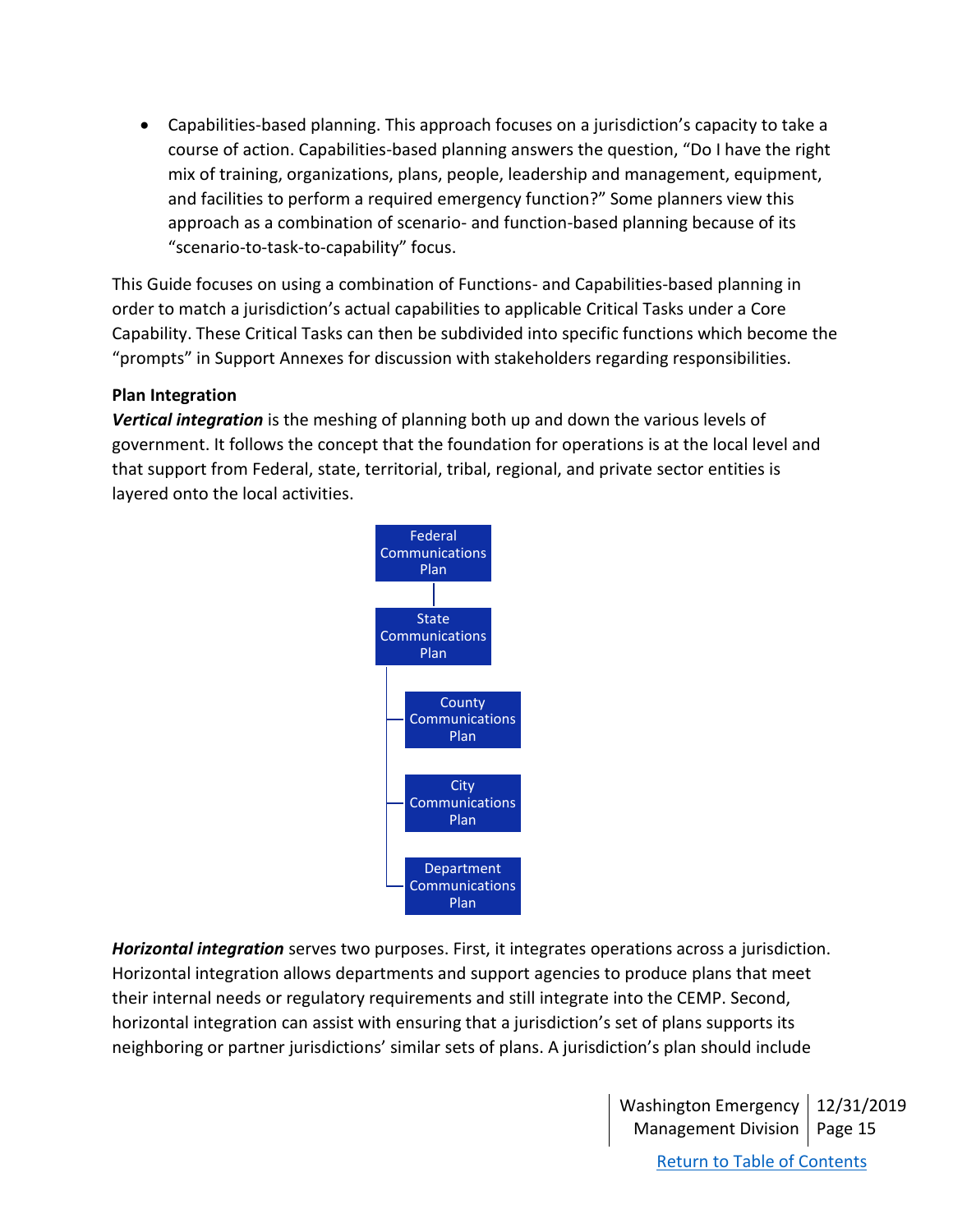information about activities that it executes in conjunction with, in support of, or with support from its neighbors or partners



#### <span id="page-15-0"></span>**Common Planning Pitfalls and Unrealistic Plan Structures**

The most common planning pitfall is the development of lengthy, overly detailed plans that those responsible for their execution do not read, review, revise, or participate in planning. A plan that tries to cover every conceivable condition or that attempts to address every detail will only frustrate, constrain, and confuse those charged with its implementation. At its most basic, a plan should say who is responsible for what actions/activities and then describe what operations look like to accomplish those actions/activities. Successful plans are simple and flexible.

Another major pitfall faced by planners is failing to account for the community's needs, concerns, capabilities, and desire to help. Often, plans are written based on the "average citizen" or mirror image of the planners. However, communities are diverse and comprise a wide variety of people, including those with access and functional needs, those requiring the support of service animals, and those who cannot independently care for themselves, such as children. This also includes diverse racial and ethnic populations and immigrant communities. Failing to base planning on the demographics and requirements of the particular community may lead to false planning assumptions, ineffective courses of action, and inaccurate resource calculations. Related to this pitfall is the notion that responders are the only people who can take action. *The public often does the work before responders arrive.* The community must be engaged in the planning process and included as an integral part of the plan.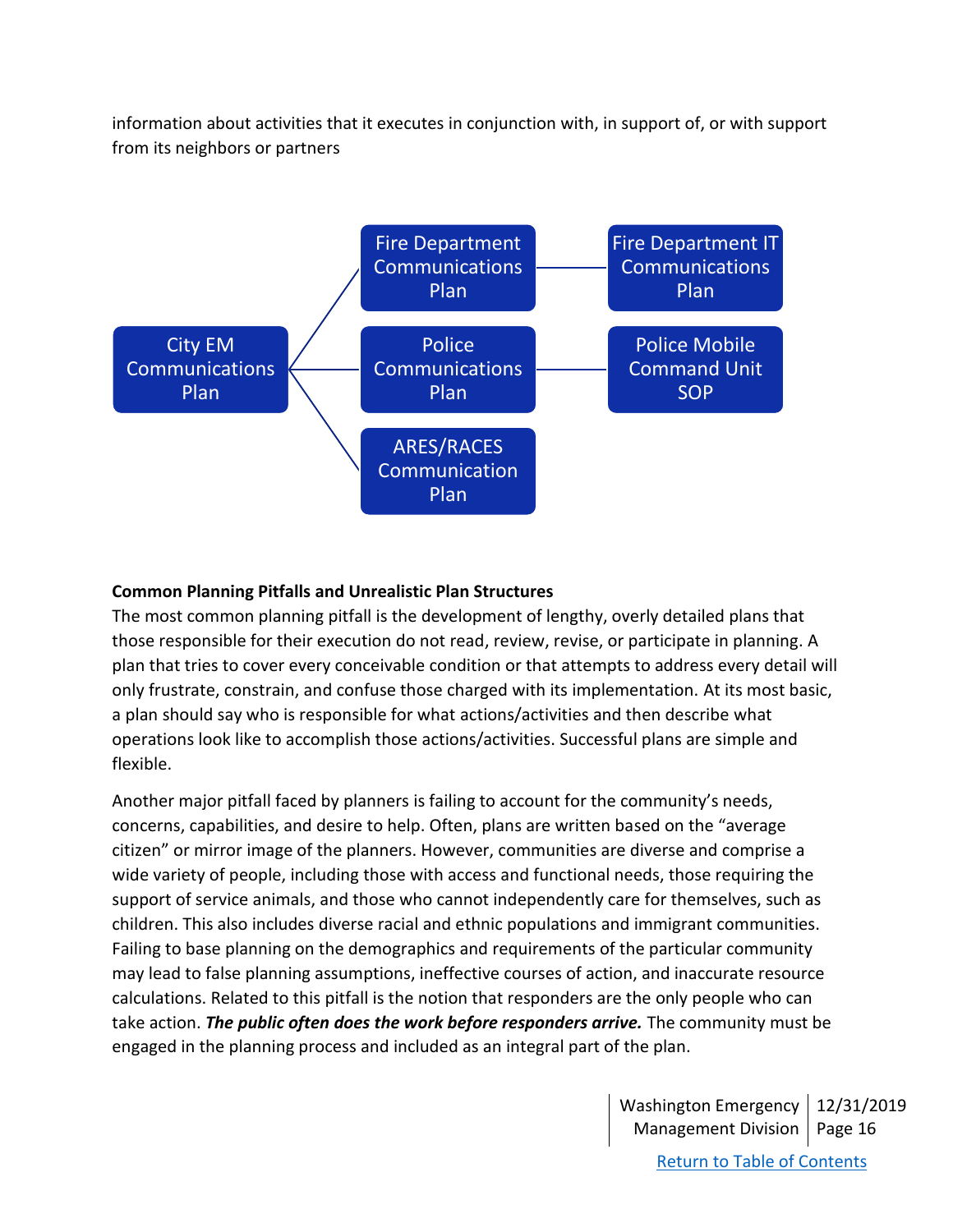Planning is not a theoretical process that occurs without an understanding of the community, nor is it a scripted process that tries to prescribe response actions with unjustified precision. Community-based plans provide a starting point for operations, adjusting as the situation dictates and as facts replace planning assumptions. Community profiles and population assessments are one of the most informative tools that can be used during any part of the planning process.

Lastly, avoid overuse of specific terms such as "critical" and "essential." Currently, there is an overuse of these terms. There are specific terms that rely on those adjectives to establish their meaning in relation to guidance. For example, the term Critical Task refers to specific elements within Core Capabilities. The overuse of terms like critical and essential confuse existing terminology and also take away from the meaning of those terms (i.e. if everything is critical, then nothing is critical).

#### *Using Planning Templates*

Planners, particularly within EMOs with limited staff, recognize that the planning process demands a significant commitment of time, effort, and resources. To ease this burden, many planners and jurisdictions use templates to complete their plans. The Washington State Emergency Management Division has developed a template for the Basic Plan portion of the CEMP. This template (CEMP Basic Plan Guidebook) incorporates legal policies and established guidance to offer jurisdictions a tool to capture their jurisdiction's Emergency Management Organization's methods of operation. Other templates are currently being developed to address certain functions and to also provide structure for Support Annexes.

Planners must ensure that using templates does not undermine the planning process. For example, "fill-in-the-blank" templates can defeat the socialization, mutual learning, role acceptance, and buy-in that is critical in achieving effective planning and a performing a successful response. **The best templates are those that offer a plan format and describe the content that each section might contain, allowing for tailoring to the jurisdiction's capabilities, and geographic, political, and social environment.**

# <span id="page-16-0"></span>**Planning Considerations**

The following planning considerations relate to the 5 Mission Areas and their associated Core Capabilities and Critical Tasks. It should be noted that all Mission Areas should have their own annex or plan, as well as relevant information contained within each Support Annex to describe how individual departments or agencies play a role in the Preparedness Cycle. With individual Support Annexes for each Mission Area, a CEMP can make the linkages across all of an emergency management program. Commonly, CEMPs primarily address the Response Mission Area in planning efforts and may only briefly describe the others.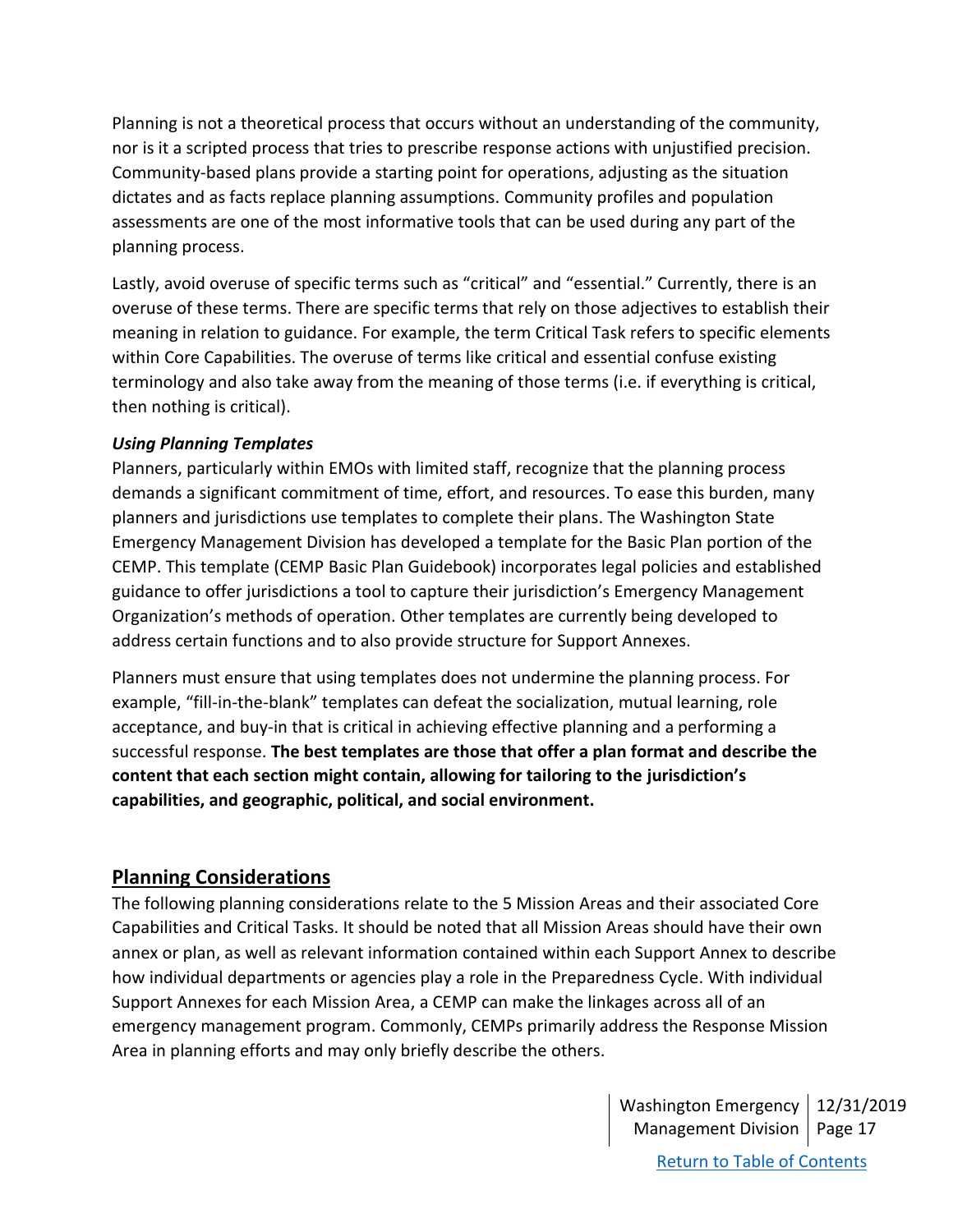#### <span id="page-17-0"></span>**The 5 Mission Areas**

The 5 Mission Areas represent the scope of the Preparedness Cycle. Each Mission Area represents a unique planning environment that may require different combinations of stakeholders to adequately plan. Due to the manner in which many planning efforts came about in the past, these plans were not typically connected to the CEMP. For example, an antiterrorism plan after 9/11; a plan to protect critical infrastructure after severe storm damage; plans to encourage development away from floodplains; and plans for the recovery of small businesses following a disaster. All of these (and many others) may be kept as separate plans by individual stakeholders because they do not understand the overarching connection that a CEMP is intended to provide. By gathering relevant information from all of these planning efforts a picture can be assembled to inform on the preparedness of a jurisdiction. The 5 Mission Areas explained:

**Prevention** consists of actions that reduce risk from human-caused incidents, primarily terrorism. Prevention planning can also help mitigate secondary or opportunistic incidents that may occur after the primary incident. Due to the sensitive nature of these plans, while still part of the CEMP, are not subject to public disclosure and can be protected.

*For more information on the Prevention Mission Area, please consult [the National](https://www.fema.gov/media-library-data/1466017209279-83b72d5959787995794c0874095500b1/National_Prevention_Framework2nd.pdf)  [Prevention Framework.](https://www.fema.gov/media-library-data/1466017209279-83b72d5959787995794c0874095500b1/National_Prevention_Framework2nd.pdf)*

**Protection** reduces or eliminates a threat to people, property, and the environment. Primarily focused on adversarial incidents, the protection of critical infrastructure and key resources (CIKR) is vital to local jurisdictions, national security, public health and safety, and economic vitality.

Included in these plans: Physical Protection Measures, Cybersecurity, etc.

Other places to find these plans: Private Sector, Private Security Firms, Public Works/Utilities, Engineering Firms, etc.

For more information on the Protection Mission Area, please consult the National Protection *[Framework.](https://www.fema.gov/media-library-data/1466017309052-85051ed62fe595d4ad026edf4d85541e/National_Protection_Framework2nd.pdf)*

**Mitigation**, with its focus on the impact of a hazard, encompasses the structural and nonstructural approaches taken to eliminate or limit a hazard's presence; peoples' exposure; or interactions with people, property, and the environment.

Included in these plans: Risk Assessments, Proposed Projects, Stakeholder Engagement, etc.

Other places to find these plans: Public Works/Utilities, Community Planning.

*For more information on the Mitigation Mission Area, please consult the [National Mitigation](https://www.fema.gov/media-library-data/1466014166147-11a14dee807e1ebc67cd9b74c6c64bb3/National_Mitigation_Framework2nd.pdf)  [Framework.](https://www.fema.gov/media-library-data/1466014166147-11a14dee807e1ebc67cd9b74c6c64bb3/National_Mitigation_Framework2nd.pdf)*

> Washington Emergency 12/31/2019 Management Division | Page 18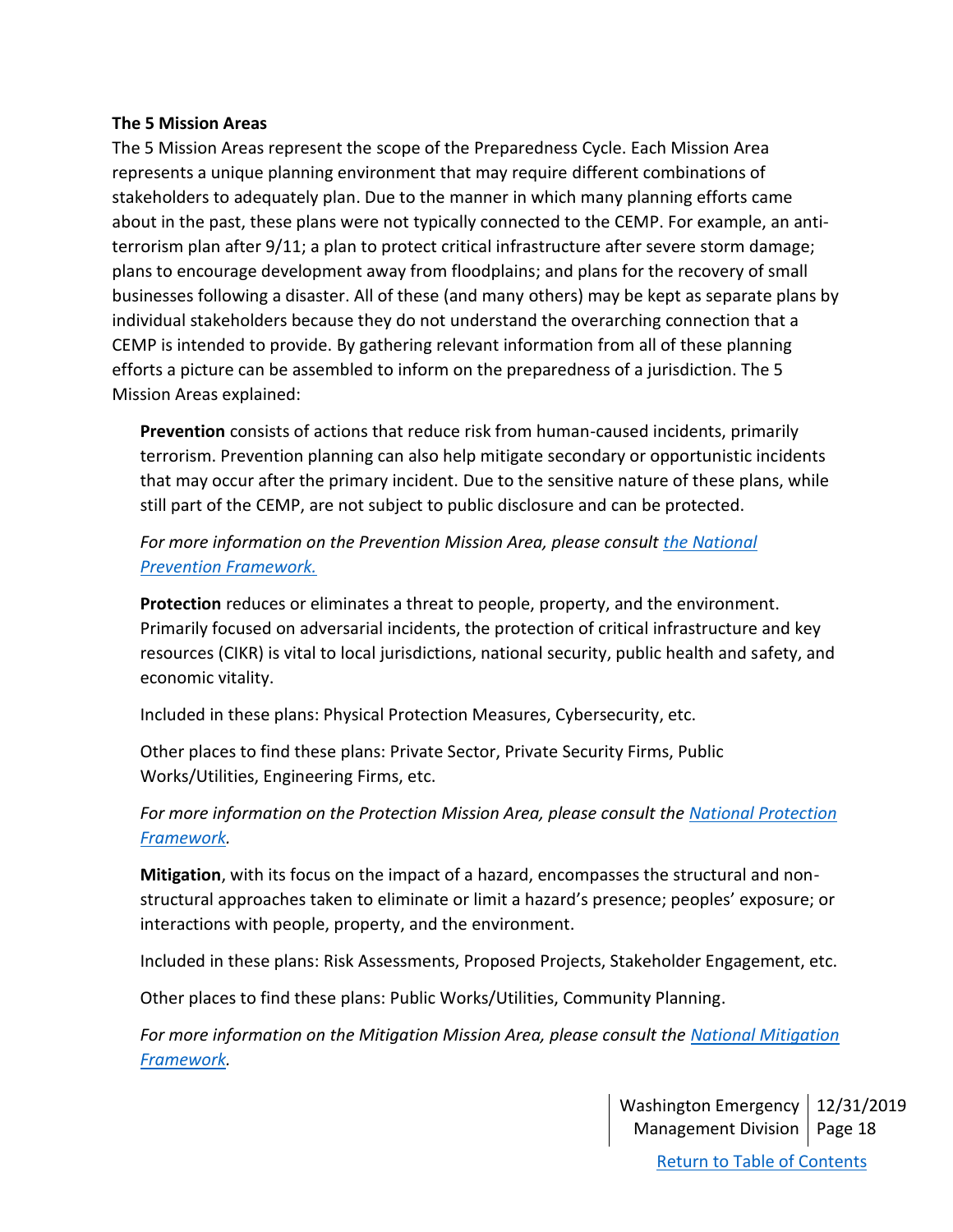**Response** embodies the actions taken in the immediate aftermath of an incident to save and sustain lives, meet basic human needs, and reduce the loss of property and the effect on critical infrastructure and the environment.

*For more information on the Response Mission Area, please consult the [National Response](https://www.fema.gov/media-library-data/1572366339630-0e9278a0ede9ee129025182b4d0f818e/National_Response_Framework_4th_20191028.pdf)  [Framework.](https://www.fema.gov/media-library-data/1572366339630-0e9278a0ede9ee129025182b4d0f818e/National_Response_Framework_4th_20191028.pdf)*

**Recovery** encompasses both short-term and long-term efforts for the rebuilding and revitalization of affected communities.

Included in these plans: Recovery Support Functions (RSFs) as functions

Other places to find these plans: Business Continuity Plans

*For more information on the Recovery Mission Area, please consult the [National Disaster](https://www.fema.gov/media-library-data/1466014998123-4bec8550930f774269e0c5968b120ba2/National_Disaster_Recovery_Framework2nd.pdf)  [Recovery Framework.](https://www.fema.gov/media-library-data/1466014998123-4bec8550930f774269e0c5968b120ba2/National_Disaster_Recovery_Framework2nd.pdf)*

## <span id="page-18-0"></span>**Core Capabilities**

Core Capabilities enable organizations with jurisdictional authority or functional responsibility for an incident to support each other through the use of mutually developed incident objectives. Each participating agency maintains its own authority, responsibility, and accountability.

Each Core Capability contains between 1 to 4 Critical Tasks. Critical Task are the objectives that have to be accomplished in order to sustain the Core Capability. Critical Tasks provide a set of tools to accomplish different goals. Planners can use Critical Tasks to:

- Determine the elements that a plan should address
- Determine common participating stakeholders based on shared Critical Tasks
- Use as incident objectives on an ICS 202 form
- Determine areas for improvement in EMPG funding
- Determine exercise objectives
- Assess their capabilities

Core Capability and Critical Task descriptions are lengthy, one-sentence explanations, filled with prepositions. The importance of this is that they are intended to include all of the necessary elements in one connected thought to show their relationship. While reading one of these descriptions a planner or stakeholder may feel that it does not apply to them because they only participate in one or a few items listed; however, this is not the case. Some Critical Tasks may be accomplished by a single stakeholder, while for other it may take several stakeholders contributing to complete a single critical task.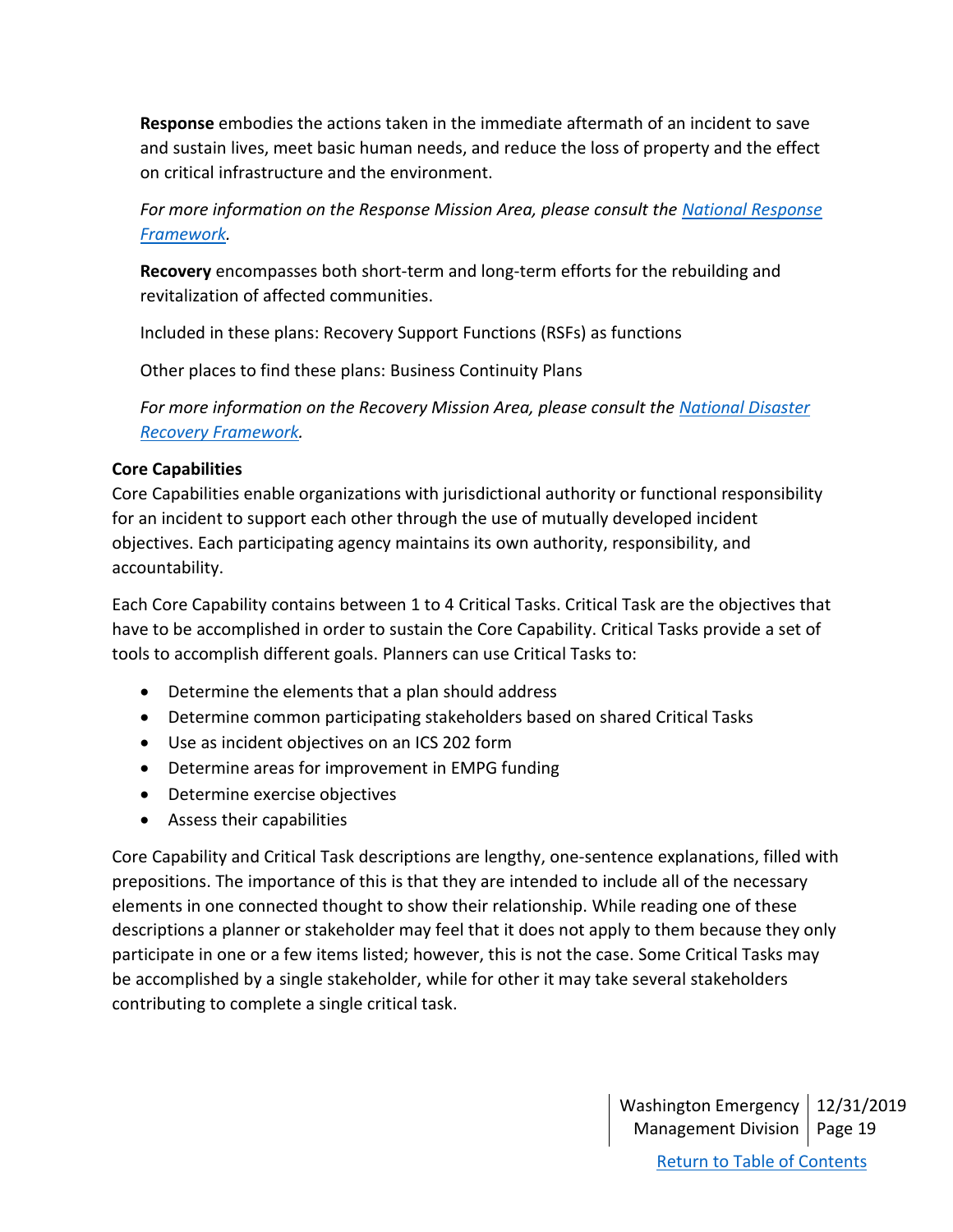| Prevention                           | Protection                                                                     | Mitigation                               | Response                                                                  | Recovery                |  |
|--------------------------------------|--------------------------------------------------------------------------------|------------------------------------------|---------------------------------------------------------------------------|-------------------------|--|
| Planning                             |                                                                                |                                          |                                                                           |                         |  |
|                                      |                                                                                | <b>Public Information and Warning</b>    |                                                                           |                         |  |
|                                      |                                                                                | <b>Operational Coordination</b>          |                                                                           |                         |  |
| Intelligence and Information Sharing |                                                                                | Community                                | Infrastructure Systems                                                    |                         |  |
|                                      | <b>Interdiction and Disruption</b>                                             | Resilience                               | Critical                                                                  | Economic                |  |
|                                      | Screening, Search, and Detection                                               | Long-term<br>Vulnerability               | Transportation                                                            | Recovery                |  |
| Forensics and<br>Attribution         | Reduction<br><b>Access Control</b><br>and Identity<br><b>Risk and Disaster</b> | Environmental<br>Response/Health         | <b>Health and Social</b><br>Services                                      |                         |  |
|                                      | Verification                                                                   | Resilience                               | and Safety<br>Fatality                                                    | Housing                 |  |
|                                      | <b>Cyber Security</b>                                                          | Assessment                               | Management                                                                | Natural and<br>Cultural |  |
|                                      | Physical<br>Protective<br><b>Measures</b>                                      | Threats and<br>Hazards<br>Identification | <b>Services</b><br>Fire Management                                        | Resources               |  |
|                                      | <b>Risk Management</b>                                                         |                                          | and Suppression                                                           |                         |  |
| <b>Activities</b>                    | for Protection<br>Programs and                                                 |                                          | Logistics and<br>Supply Chain<br>Management                               |                         |  |
|                                      | Supply Chain<br>Integrity and                                                  |                                          | Mass Care<br>Services                                                     |                         |  |
|                                      | Security                                                                       |                                          | Mass Search and<br>Rescue<br>Operations                                   |                         |  |
|                                      |                                                                                |                                          | On-scene<br>Security,<br>Protection, and<br>Law Enforcement               |                         |  |
|                                      |                                                                                |                                          | Operational<br>Communications                                             |                         |  |
|                                      |                                                                                |                                          | Public Health,<br>Healthcare, and<br>Emergency<br><b>Medical Services</b> |                         |  |
|                                      |                                                                                |                                          | Situational<br>Assessment                                                 |                         |  |

# **Core Capability by Mission Area**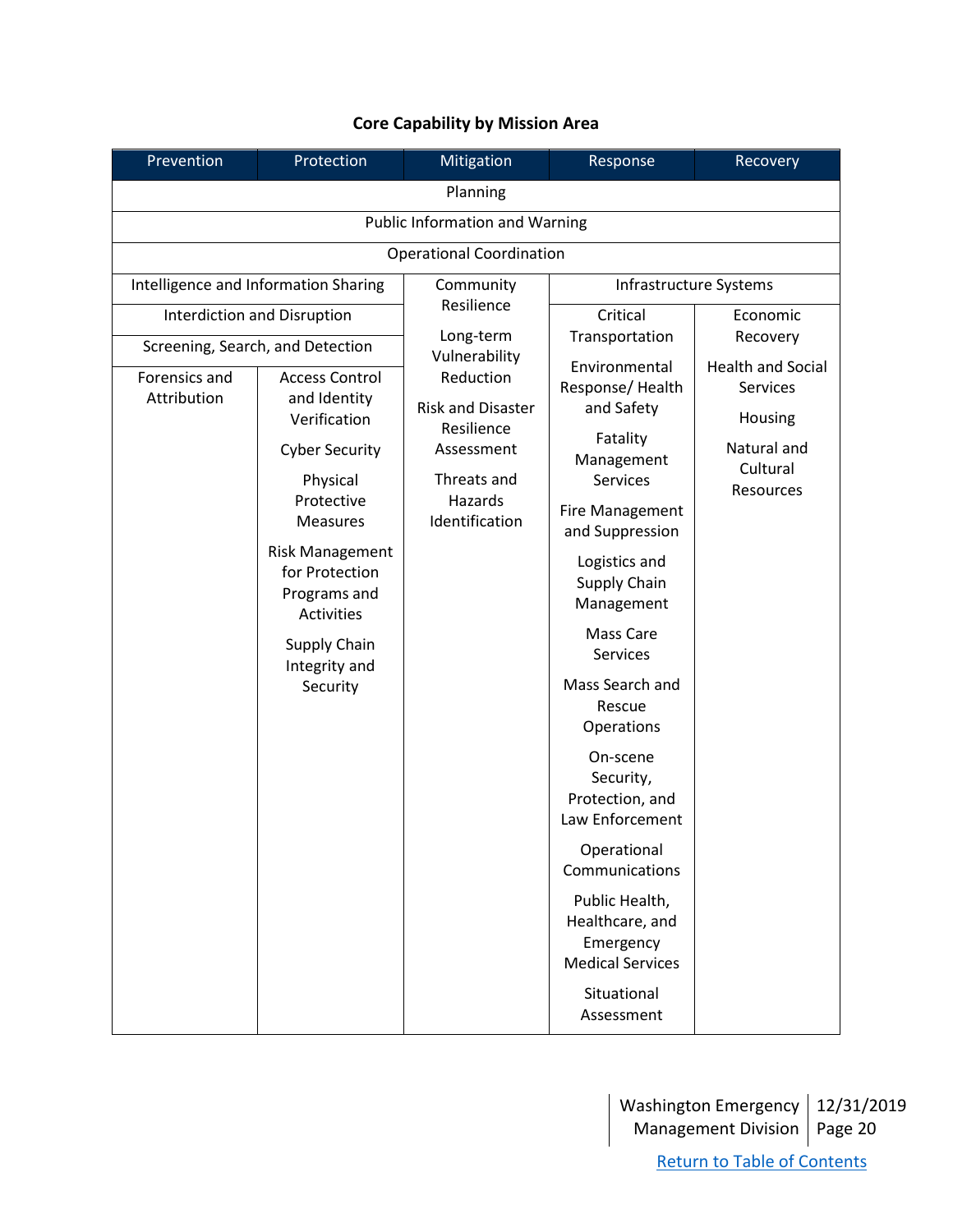# <span id="page-20-0"></span>**Format and Function: Identifying the Right Plan for the Job**

# <span id="page-20-1"></span>**Overview**

The following sections discuss:

- The role of the Washington State CEMP
- What a CEMP should contain and discuss
- What formatting structures exist for Support Annexes
- The use of templates

# <span id="page-20-2"></span>**Washington State Comprehensive Emergency Management Plan**

The State CEMP is the framework within which local CEMPs are created and through which the Federal Government becomes involved. As such, the State CEMP ensures that all levels of government are able to mobilize in a unified way to safeguard the well-being of its citizens. The State CEMP should synchronize and integrate with local, tribal, and regional plans.

The Washington State CEMP plays three major roles:

- Assisting local jurisdictions whose capabilities must be augmented or are overwhelmed by an emergency
- Working with the Federal Government when Federal assistance is necessary.
- Outlines the statewide emergency management program.

# <span id="page-20-3"></span>**Local Comprehensive Emergency Management Plans**

A CEMP should address all 5 Mission Areas to create a linkage to the National Preparedness System and Goal. Local CEMPs should also be largely consistent<sup>1</sup> with county and state plans. A CEMP also discusses several operational response functions and describes how to fulfill its mission of providing resources to satisfy unmet needs. These functions focus on actions, such as direction and control, warning, public notification, and evacuation, that the local government must take during the initial phase of response operations and that fall outside of the county and state response mission. Thus, they are not appropriate for inclusion in those response plans except at high levels to provide for consistency and support. Local jurisdictions should work with their county and state to clearly delineate roles, responsibilities, and structures as required. Much of the information outlined within this section focuses on the Response Mission Area, which is what the majority of CEMP and Support Annexes currently focus on; however, a CEMP should incorporate all 5 Mission Areas.

At a minimum the Response portion of the CEMP describes what the local government will do when conducting emergency operations. The CEMP:

Washington Emergency 12/31/2019 Management Division | Page 21

 $1$  Consistency with the State is a requirement listed in Title 38.52 of the Revised Code of Washington.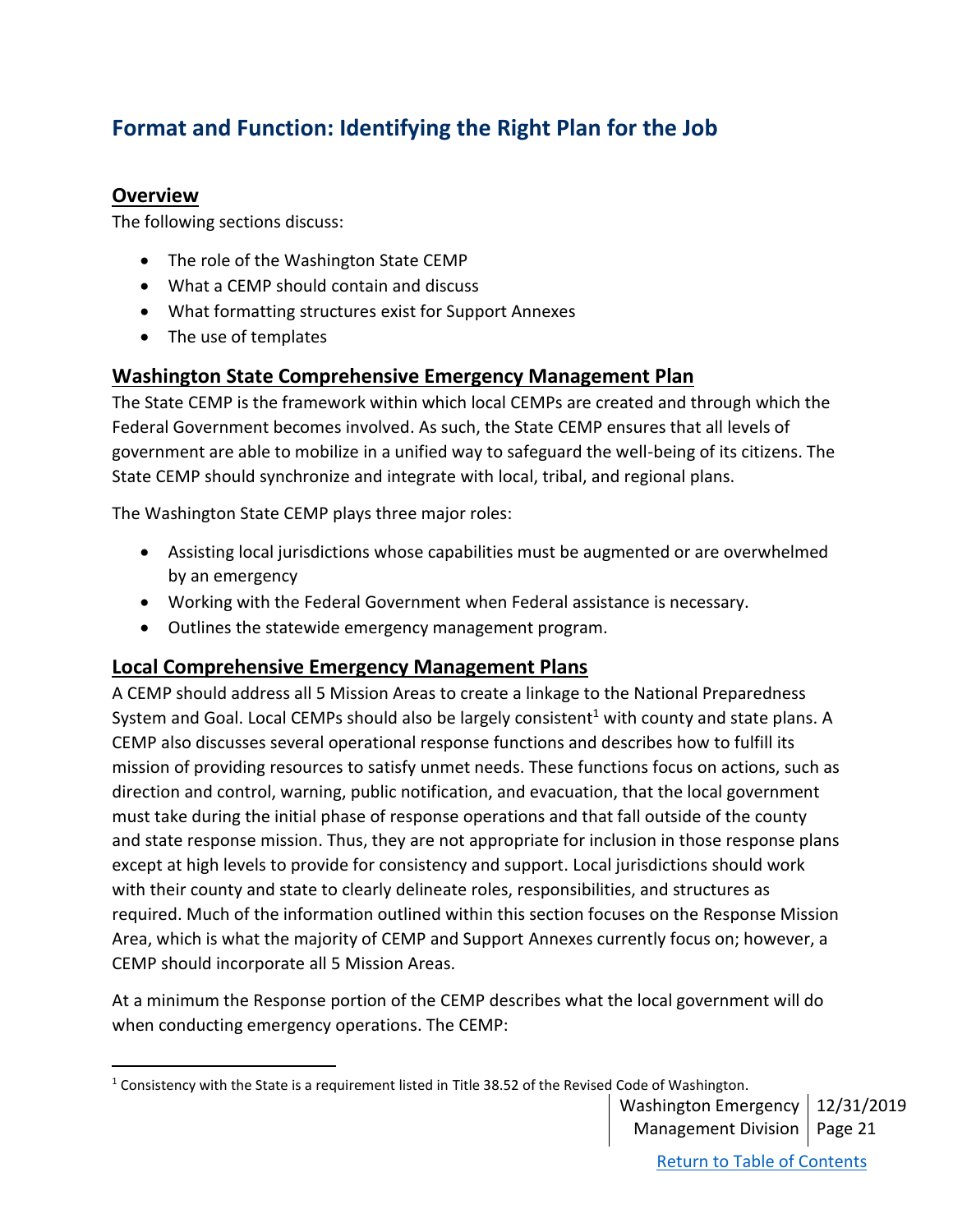- Identifies the departments and agencies designated to perform activities and specifies tasks they must accomplish. Additionally, it assigns responsibility to organizations and individuals for carrying out specific actions that exceed routine responsibility at times and places during an emergency
- Outlines the integration of assistance that is available to local jurisdictions during disaster situations that generate emergency needs beyond what the local jurisdiction can satisfy
- Specifies the direction, control, and communications procedures and systems that will be relied upon to alert, notify, recall, and dispatch emergency response personnel; warn the public; protect residents and property; and request aid/support from other jurisdictions
- Describes the logistical support for planned operations. Also, it identifies personnel, equipment, facilities, supplies, and other resources available within the jurisdiction or by agreement with other jurisdictions
- Sets forth lines of authority and organizational relationships and shows how all actions will be coordinated
- Describes how people (including unaccompanied minors, individuals with disabilities, others with access and functional needs, and individuals with limited English proficiency) and property are protected.
- Identifies Prevention Mission Area Activities related to Response (i.e. terrorism related-Response actions)
- Identifies Protection Mission Area activities related to Response (e.g. COOP/COG implementation)
- Describes the transition into Recovery.

# <span id="page-21-0"></span>**The Basic Plan Structure**

The Basic Plan provides an overview of the jurisdiction's approach to emergency operations. It identifies emergency response policies, describes the response organization, and assigns tasks. Although the basic plan guides the development of the more operationally oriented annexes, its primary audience consists of the jurisdiction's senior official(s), their staff, agency/department heads, and the community (as appropriate and feasible). For additional information regarding the sections to include and the content that they should contain, consult the CEMP Basic Plan Guidebook (Attachment 1) and the Tiered CEMP Evaluation Checklist (Attachment 2).

No matter the format chosen, a Basic Plan should stay the same in format and content due to its macro/high-level scope. The following is the recommended structure for a Basic Plan to ensure consistency with laws and guidance:

**Introduction (may also contain: Purpose/Mission/Scope)** – states the mission of emergency management and the purpose for planning through the CEMP.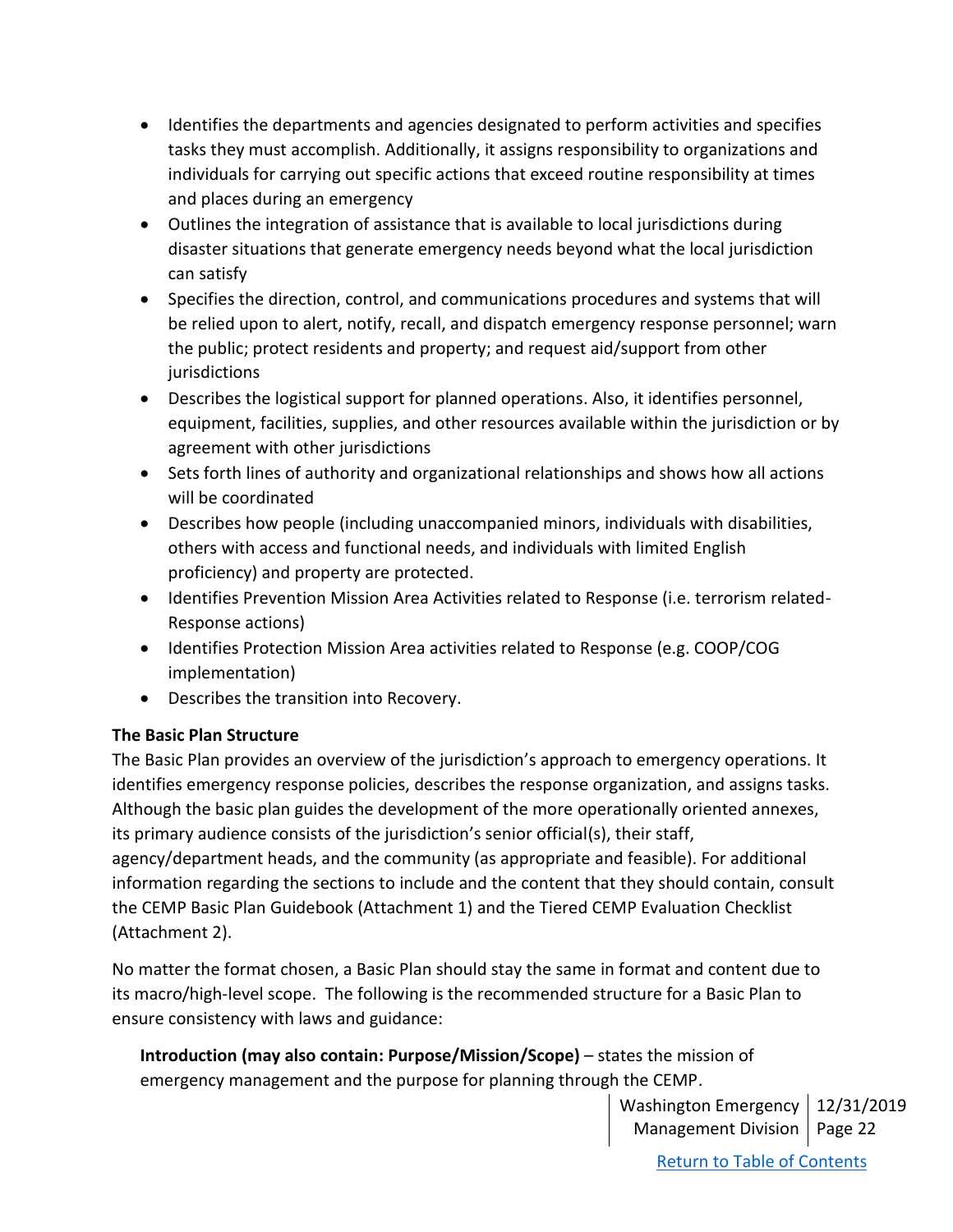**Concept of Operations** – discusses Whole Community engagement, leadership's intent through the description of operational objectives, and EOC/ECC activation levels. This section should also discuss the 3 shared Core Capabilities.

**Direction, Control, and Coordination** – discusses the horizontal and vertical integration of other planning efforts. This section should also discuss the 12 Response Core Capabilities.

**Organization** – discusses organizational chains of command and includes diagrams.

**Responsibilities** – identifies common activities performed by generalized groups, according to the Mission Areas of emergency management.

**Communications** – discusses the local communications strategy and the integration of Whole Community (i.e. LEP, AFN, ADA, etc.). This section should also discuss the Limited English Proficiency (LEP)<sup>2</sup> requirements and reporting.

**Administration** – identifies essential records, the documentation processes, and the retention and/or preservation of documentation.

**Finance** – explains the different financial assistance programs available in a disaster, the triggers for activation of those programs, and the local cost recovery process through expenditure documentation.

**Logistics** – describes the methodology of and organizations involved in resource procurement, request process, and any known gaps.

**Development and Maintenance** – discusses the CEMP review process, the planning process, maintenance schedule, and the development of After-Action Reports to improve upon the CEMP.

### <span id="page-22-0"></span>**Supporting Annex Structure**

While the basic plan provides broad, overarching information relevant to the CEMP as a whole, these annexes focus on operational functions and clearly state who is responsible for carrying out specific activities. Additionally, these annexes describe the policies, processes, roles, and responsibilities that agencies and departments carry out before, during, and after any incident.

An early and very important planning task is to identify the functions that are essential in performing a successful emergency response. These core functional areas become the subjects of the separate functional, ESF, or department-focused annexes and are addressed within the Responsibilities section of the annex.

<sup>&</sup>lt;sup>2</sup> LEP requirements for the Communications Section are outlined in Title 38.52.070 of the Revised Code of Washington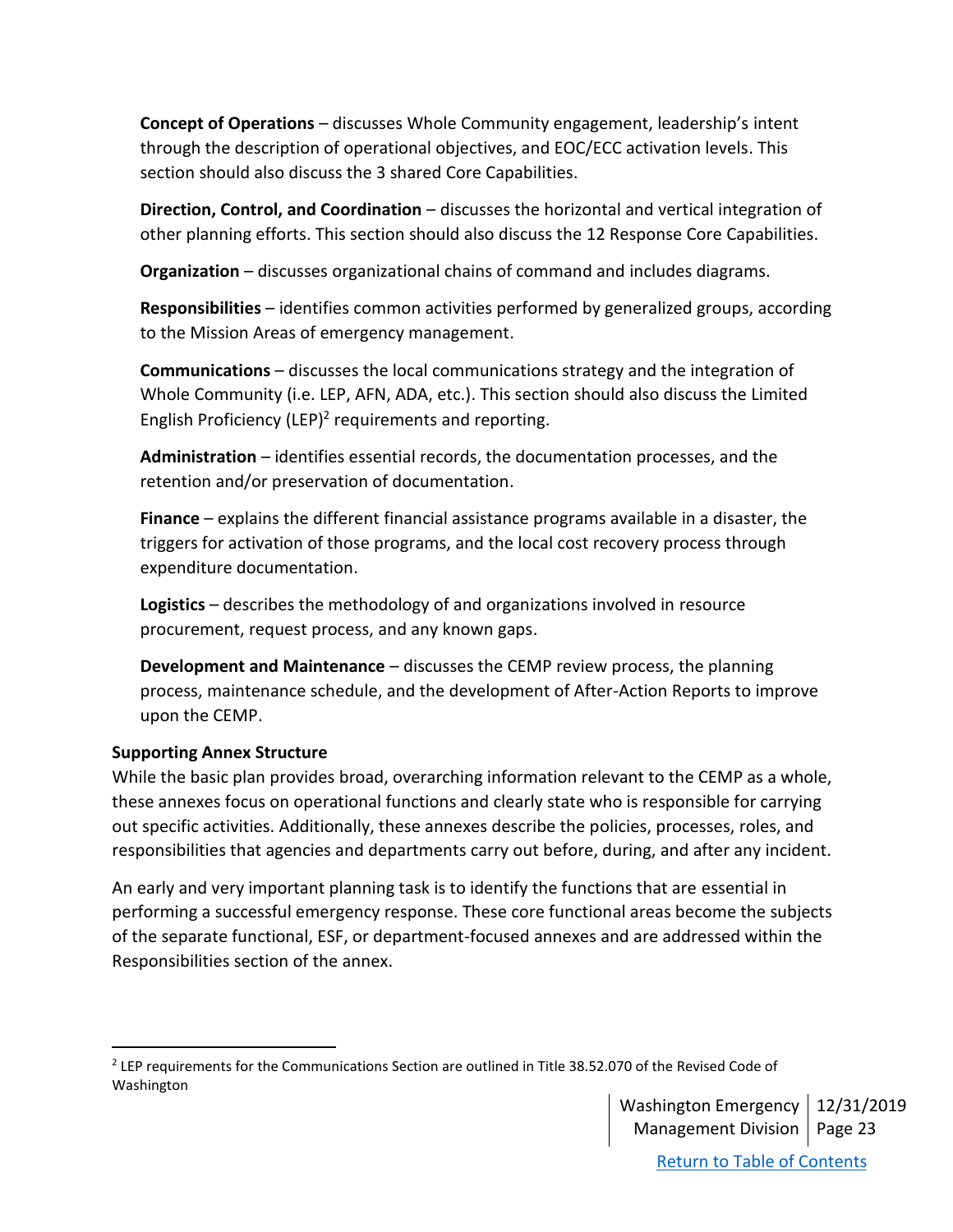Supporting Annexes should use a subset of the structure provided by the Basic Plan. Functional, ESF, and Department-focused annexes add specific information and direction to the CEMP to provide a mechanism that allows for operations to be coordinated.

Annex formatting/structuring should be based on the sections provided in the Basic Plan. The following is a recommended format structure for Annexes, based on the suggested formatting of a Basic Plan:

**Introduction** – states the purpose of this annex. This section should also introduce the Core Capabilities which this annex is concerned with.

**Policies** – lists and briefly explains what ordinances, laws, policies, and regulations support or dictate this annex's operations.

**Situation** – describes the specific concerns of a jurisdiction, and what this annex's departments should pay attention to hazards and conditions.

**CONOPS** – describes the goals or outcomes for this annex. Also describes what the incident management process looks like by providing a sequence of operations from start to finish. This section should also introduce the Critical Tasks which are used to achieve the Core Capabilities.

**Direction, Control, and Coordination** - provides information on how department and agency plans nest into support annex (horizontal integration) and how higher-level plans are expected to layer on the support annex (vertical integration).

**Information Collection, Analysis, and Dissemination** – describes the critical or essential information needed, the source of the information, who uses the information, how the information is shared, the format for providing the information, and any specific times the information is needed. This section should include information on:

- *Information Collection* the process of gathering Essential Elements of Information (EEIs)
- *Information Analysis* the process the information collected goes through to verify accuracy of the information and any details necessary to inform operations and decision-making
- *Information Dissemination* the process this support annex takes to share the information once it has been verified and analyzed (e.g. the ESF shares the information with the Operations Section Chief in the SEOC and the ESF 15/PIO, or Situation Unit in the Planning Section if applicable).

**Responsibilities** – lists what specifically this annex does to accomplish its goals and operational objectives by describing the actions and activities taking place by individual or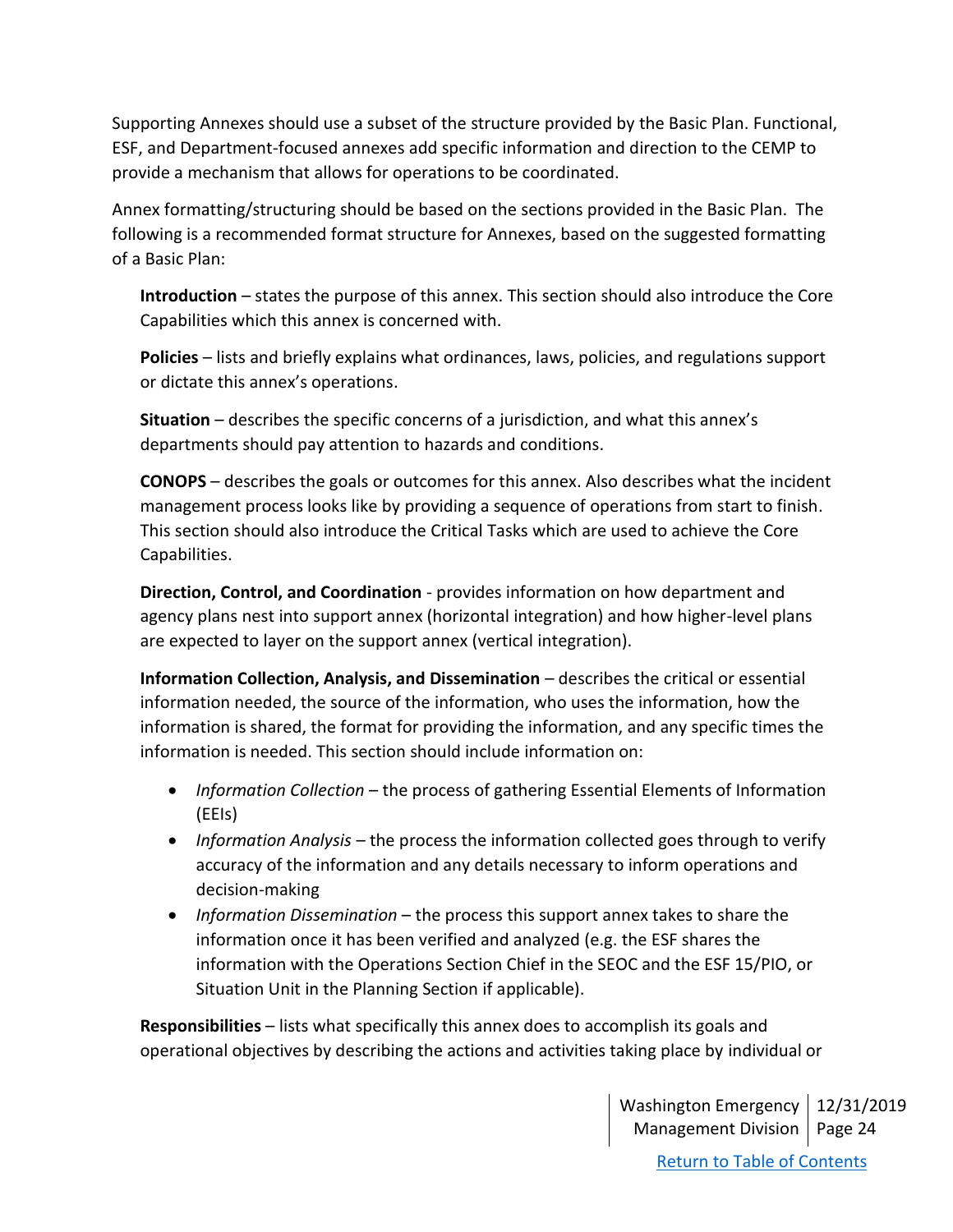multiple departments, agencies, and/or stakeholders. All responsibilities should be linked to Core Capabilities and Critical tasks to link them to the Preparedness System.

**Resource Requirements** – Lists and describes what equipment, resources, and trainings the departments need to possess to accomplish its goals.

**Supporting References and Guidance** – what plans, or procedures, already exist to support this annex; where could this annex turn to for answers or guidance (e.g. SOPs, regional plans, other plans, etc.).

**Terms or Definitions** – what technical information was discussed that may need additional clarification. Do not include those listed in the Basic Plan; if technical terms are included in the Basic Plan, but only appear in a single Support Annex, then consider moving them to this section in the appropriate annex.

### <span id="page-24-0"></span>**Hazard-, Threat-, or Incident-Specific Annexes**

The contents of hazard-, threat-, or incident-specific annexes focus on the special planning needs generated by a specific hazard. These annexes contain unique and regulatory response details that apply to a single hazard. These annexes also require a prioritization of functions and actions based on the unique demands of the hazard.

Hazard-, threat-, and incident-specific annexes usually identify hazard-specific risk areas and evacuation routes, specify provisions and protocols for warning the public and disseminating emergency public information, and specify the types of protective equipment and detection devices for responders. The annexes may have tabs that serve as work aids for items including maps, charts, tables, checklists, resource inventories, and summaries of critical information. These annexes follow the Basic Plan and Support Annex structure listed previously. Hazardspecific operations information is typically provided in the CONOPS section, and includes:

- $\bullet$  Identification of triggers<sup>3</sup>
- Assessment and control of the hazard
- Identification of unique Prevention and CIKR Protection activities to be undertaken to address the hazard or threat, as appropriate
- Selection of protective actions
- Conduct of public warning
- Implementation of protective actions
- Implementation of short-term stabilization actions
- Implementation of recovery actions.

It is important to remember the pitfalls involved in these types of annexes:

<sup>&</sup>lt;sup>3</sup> Triggers are certain conditions which have been predetermined to initiate specific actions. For example, a wildfire that approaches within 10 miles of jurisdiction may prompt officials to issue mandatory evacuation notices.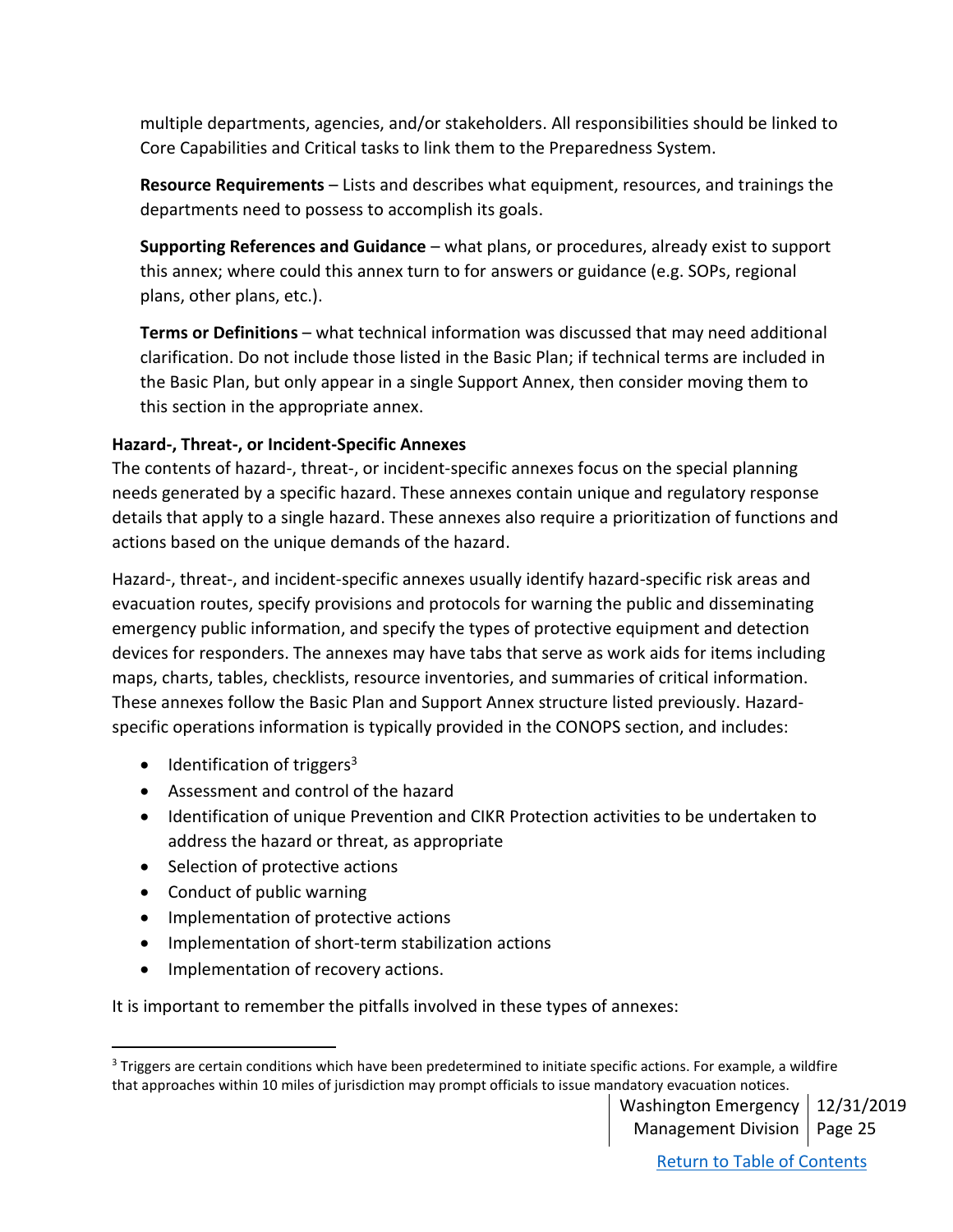- A hazard specific annex which discusses a function such as evacuations should reference **existing plans** which detail evacuations. The hazard specific annex would then only need to discuss how evacuations are different and/or affected by this specific hazard
- Job aids cannot exist without a plan from which they were developed

#### <span id="page-25-0"></span>**Annex Job Aids**

Each annex, as well as the basic plan, may include attachments in the form of SOPs, maps, charts, tables, forms, and checklists. The planning team may use supporting documents, as needed, to clarify the contents of the plan or annex. For example, the evacuation annex may be made clearer by attaching maps marked with evacuation routes to it. Because these routes may change depending on the location of the hazard, hazard-specific maps may also be included in the evacuation annex. Similarly, the locations of shelters may be marked on maps supporting the mass care annex.

## <span id="page-25-1"></span>**Developing Support Annexes**

While the causes of emergencies vary greatly, their potential effects do not. Jurisdictions can plan for effects common to several hazards rather than develop separate plans for each hazard. For example, earthquakes, floods, and hurricanes can all force people from their homes. The jurisdiction can develop a plan organized around the task of finding shelter and food for individuals who have been displaced. Organizing around tasks, common responsibilities, and capabilities helps ensure a plan is operational instead of tactical.

This section outlines a variety of formats that a jurisdiction could use when developing a CEMP, including a **functional format**, an **ESF format**, and an **agency-/department-focused format**. These formats can all easily integrate with one another and do not rely on specific formats used at varying levels. A city jurisdiction can use a Functional format, the county use a Department format, and the State can use an ESF format and all still integrate vertically using core capabilities.

The planning team must try to identify all common tasks or functions that participating organizations must perform and assign responsibility for accomplishing each task or function. Because the jurisdiction's goal is a coordinated and integrated response, all CEMP styles should flow from a basic plan that outlines the jurisdiction's overall emergency organization and its policies.

As the planning team begins to develop a new CEMP or rewrite an existing one, members must discuss which format is the most effective for and applicable to their jurisdiction. In short, "form follows function" in the sense that operational needs should help determine the CEMP format a jurisdiction uses.. Despite the format chosen, the Basic Plan portion of the CEMP should not necessarily have to be different, aside from the unique jurisdictional capabilities and capacities. Most Basic Plans are written in such a way as to be just independent enough of the Support Annexes to apply equally to any of the three formats. It is important to keep in mind

> Washington Emergency 12/31/2019 Management Division | Page 26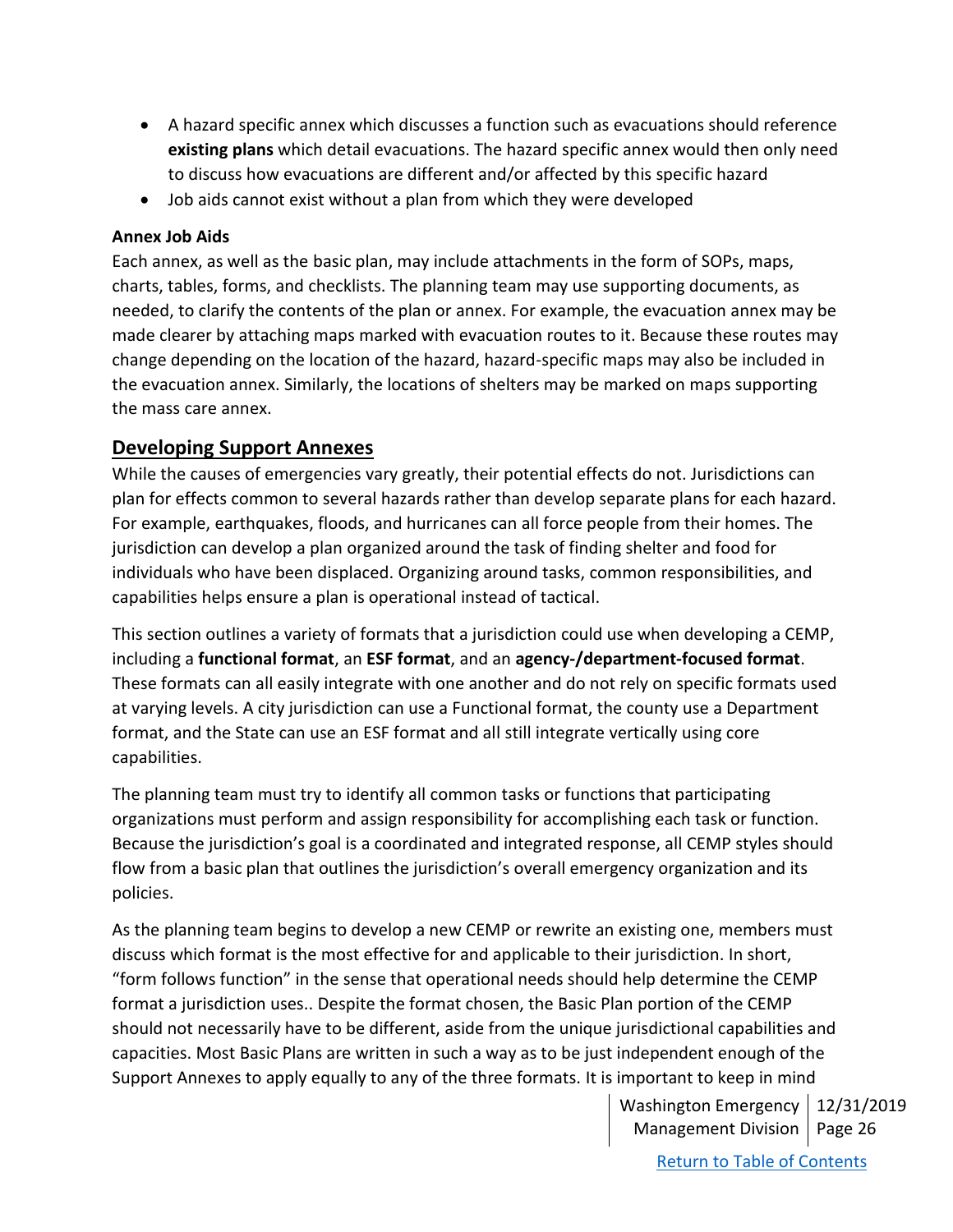that, despite the format chosen, the ultimate goal is to choose a structure that enables your jurisdiction to conduct emergency management in the most effective and efficient manner; these format are simply a way to arrange responsibilities in a way that most closely resembles how you will conduct operations during an incident.

#### <span id="page-26-0"></span>**Functional Format**

Functional Support Annexes are characterized by separate annexes which address specific functions. For example, there might be Support Annexes for Search and Rescue, Damage Assessment, and Volunteer and Donations Management to name a few. Also, several groups of functions may be grouped together because of unique relationships that they commonly share. Within each Support Annex the various departments who play a role in the activities performed are listed with their specific responsibilities.

| <b>Pros</b>                                                                                                                                                                                                                                                                                                       | Cons                                                                                                                                                                                                                                                 |
|-------------------------------------------------------------------------------------------------------------------------------------------------------------------------------------------------------------------------------------------------------------------------------------------------------------------|------------------------------------------------------------------------------------------------------------------------------------------------------------------------------------------------------------------------------------------------------|
| Works well for smaller jurisdictions with<br>limited capacity either due to personnel or<br>resource limitations.                                                                                                                                                                                                 | There are many functions that could have<br>annexes, potentially leading to an<br>overwhelming number of annexes for those<br>who do not plan appropriately.                                                                                         |
| Clearly defines how specific functions will be<br>accomplished and who has a role in the<br>activities                                                                                                                                                                                                            | Careful attention must be paid to the<br>information that goes into each annex when<br>discussing capabilities and responsibilities. A<br>change to a single department could result in<br>all annexes having to be edited to reflect the<br>change. |
| Response activities can be customized<br>through the selection of annexes which apply<br>to the emergency or disaster. For example, a<br>wildfire has caused an evacuation. The Fire<br>Services, Emergency Public Information,<br>Mass Care, and Evacuation annexes are<br>chosen to start the initial response. |                                                                                                                                                                                                                                                      |

### <span id="page-26-1"></span>**Emergency Support Function (ESF) Format**

The ESF format is one of the most commonly used formats in Washington State. Unfortunately, it is also one of the most misunderstood and therefore misused formats. ESFs work by grouping functions which have similarities and dependencies, then determining which agencies are primary and supporting through either their abilities to accomplish the function, or if they are mandated through policy. This structure can unfortunately lead to confusion for jurisdictions who are smaller in size and also lack the need for the coordinating structure that an ESF could provide. Since this format can present an actual hinderance to planning and operations, the following example is given to illustrate why the ESF format is not a good fit for everyone.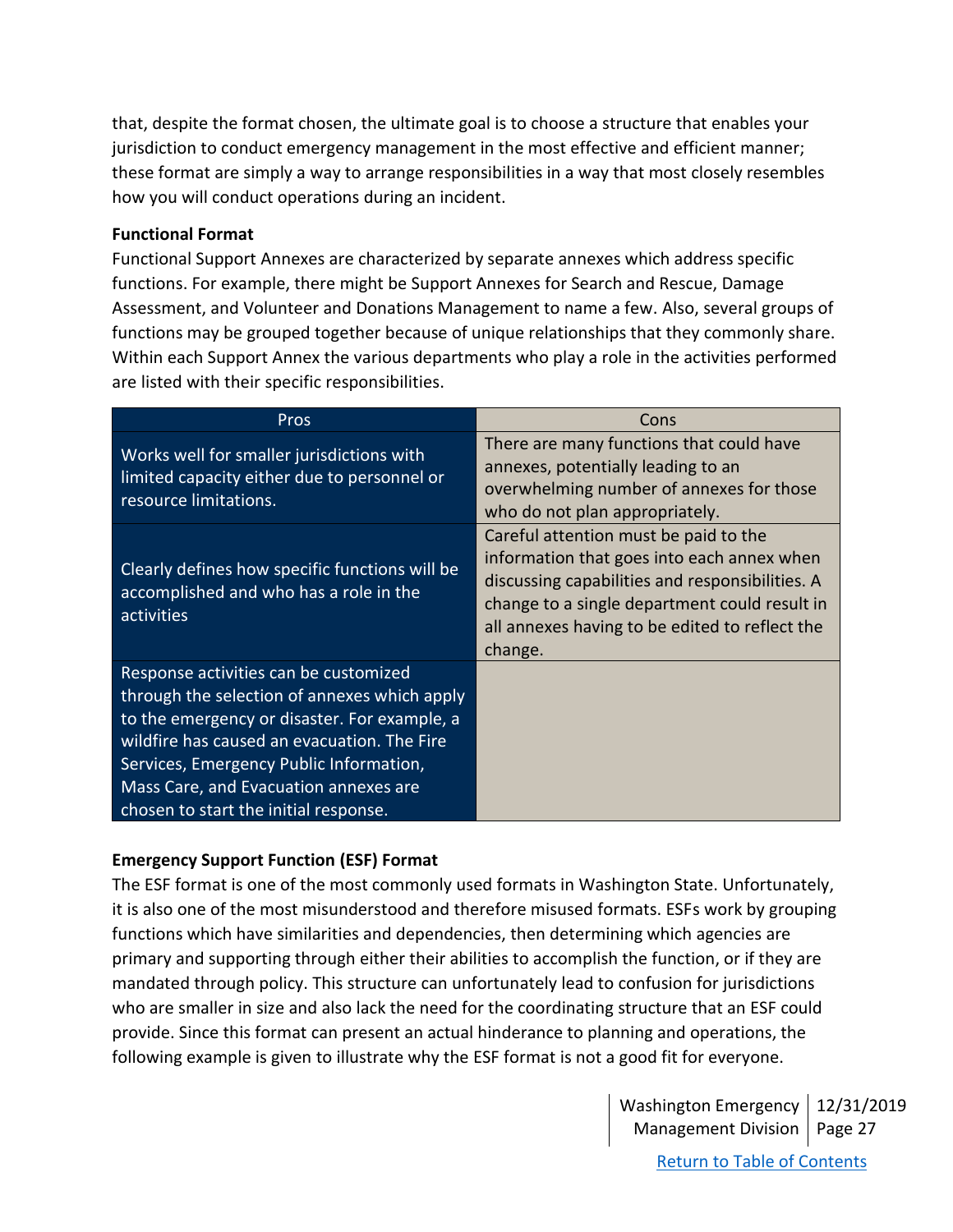Example: A small incorporated town of approximately 7000 residents and 50 city employees is tasked to create a CEMP. Seeing only examples of ESFs they decide to use this structure for their Support Annexes. Using the 15 ESFs that are presented in the NRF they have proposed to potentially use 30% of their available staff to fill the roles of these functions.

What happens based on case studies: The newly implemented plan is found to be impractical and unfeasible. When the EOC is activated 3 or 4 people show up from the larger city departments to fill multiple ESF roles. The ESFs end up being written with a single department in mind without the consideration of the listed support agencies. The point and value of an ESF structure has no applicability to them. The CEMP now sits on a shelf and is only pulled down to update for their mandatory review cycle.

The solution: For a jurisdiction this size they should employ either a functional or department focused Support Annex structure. Under this structure, the EOC participants understand their role more clearly because it is not obscured in an unnecessary layer of complication. It is worth noting that what is found most often is that when the ESF Annexes are written they are constructed around the capabilities and responsibilities of a specific department. So, when the plan is implemented they are more closely resemble that of a functional or departmental structure.

The example that was used does not only apply to smaller jurisdictions; it is only more visible at that level. Department structures can be effectively scaled from the lowest level to the State's level. Emergency Support Functions only true value is if they are followed exactly as intended with little to no deviation and if constant coordination is kept between the coordinating, primary, and support agencies. For most this is impractical. Lastly, it is important to keep in mind that ESFs are not solely attributed to any one organization, nor are they mechanisms for executing an agency's statutory authorities. If a jurisdiction is able to manage these hurdles then ESFs can represent an effective mechanism for Response.

| <b>Pros</b>                                                                                                              | Cons                                                                |
|--------------------------------------------------------------------------------------------------------------------------|---------------------------------------------------------------------|
| Useful for coordinating a large number of<br>agencies, departments, and organizations<br>using a small number of people. | Is not useful for smaller jurisdictions with<br>limited resources.  |
| If done correctly, it can help facilitate<br>relationship building.                                                      | If done incorrectly, it creates plans that are<br>written in silos. |

### <span id="page-27-0"></span>**Department Format**

The Department format is one in which each department or organization has its own Support Annex. Other than the typical Public Works, Fire Services, and Emergency Management departments that are easily thought of an understood, there can be a unique home for entities which may have previously not been engaged or sufficiently included in planning. Unique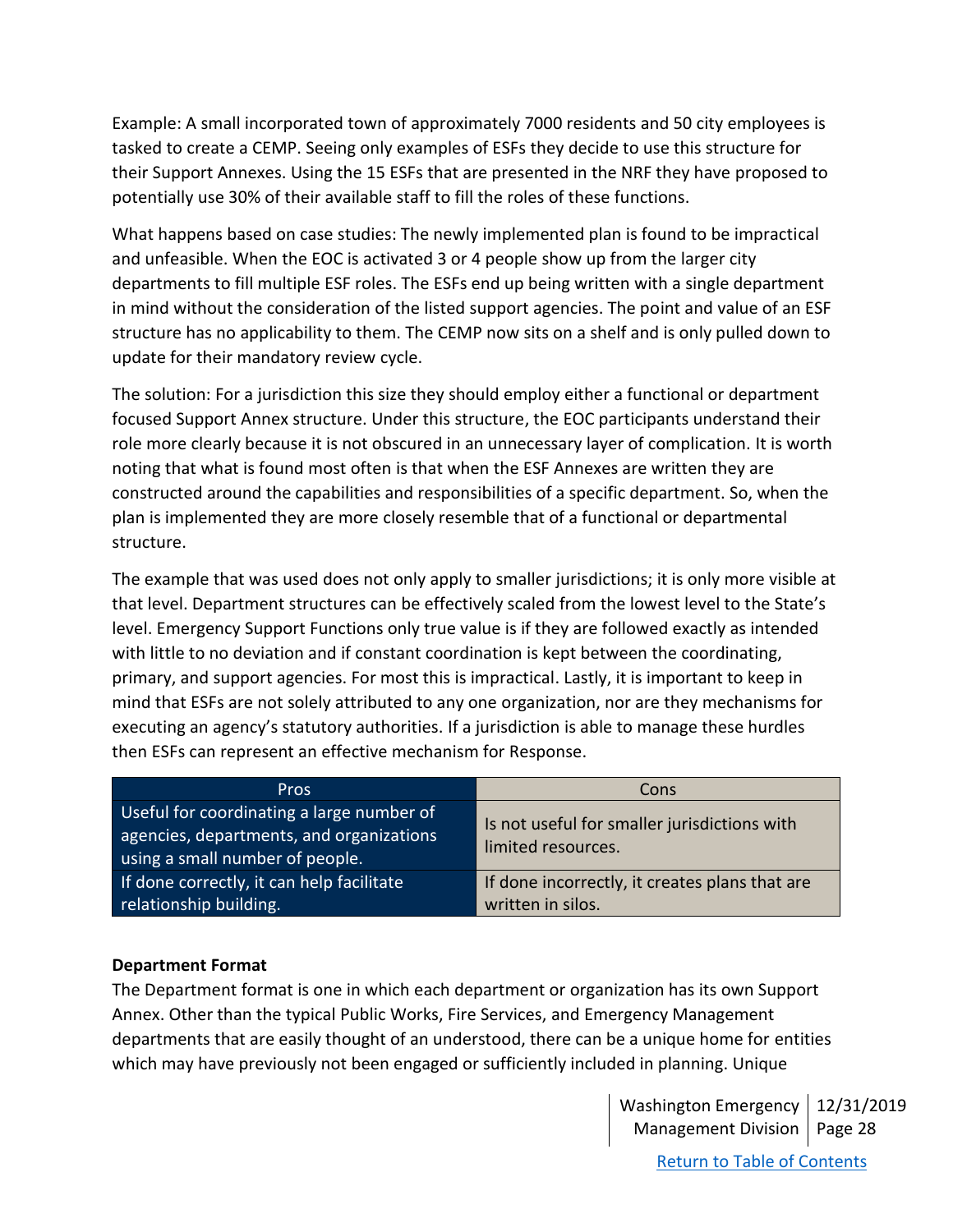Support Annex examples include: Coroner, 911 agencies/departments, IT departments, COAD/VOADs. These are only a few examples because a department's responsibilities and the variety of stakeholder representation within neighboring jurisdictions can be quite different.

The true value of a Department-focused Support Annex structure is that you can align your jurisdiction's day-to-day operations mentalities to be an operational component of your CEMP. An additional benefit of this structure is that now a department can truly own their own plan instead of having to discuss how 10 other departments may support their actions.

This structure works for the simple reason that it aligns to how people think. A Public Works director may not think of themselves as ESF 3 and therefore miss out on all of the coordination of which it involves; however, they most certainly think of themselves as the Director of Public Works. If you were then just to ask the Director to talk about their own department instead of additional departments on top of that, you might find that you have a much more willing and engaged partner.

It is important to remember that often emergency managers must consider subjects holistically while concurrently understanding the linkages between and across functions and that this method of thinking is not always shared by those whom you are working with to create these plans. Some emergency managers may like to work across all sectors to create the linkages that create good plans, but maybe the particular stakeholder you are working with only wants to coordinate animal response and is only interested in assisting with that responsibility. It may prove to be pointless and counterproductive in trying to make them responsible for anything beyond the scope of animal response, but that is why Department and Functional formats will work when ESFs would not.

| <b>Pros</b>                                  | Cons                                     |
|----------------------------------------------|------------------------------------------|
| Stakeholders can easily understand their     | The creation of the Support Annex can    |
| roles when the Support Annex is their own.   | initially be more labor intensive.       |
| Creates a sense of ownership and buy-in to   | May create duplicate plans if the        |
| the CEMP.                                    | departments already have a similar plan. |
| Easily aligns day-to-day activities and      |                                          |
| responsibilities to those encountered during |                                          |
| an emergency or disaster.                    |                                          |

# <span id="page-28-0"></span>**The Support Annex Planning Process**

# <span id="page-28-1"></span>**Overview**

There are several ways to produce a Support Annex. The planning process that follows is the result of a detailed study into Core Capabilities, The National Planning Frameworks, and CPG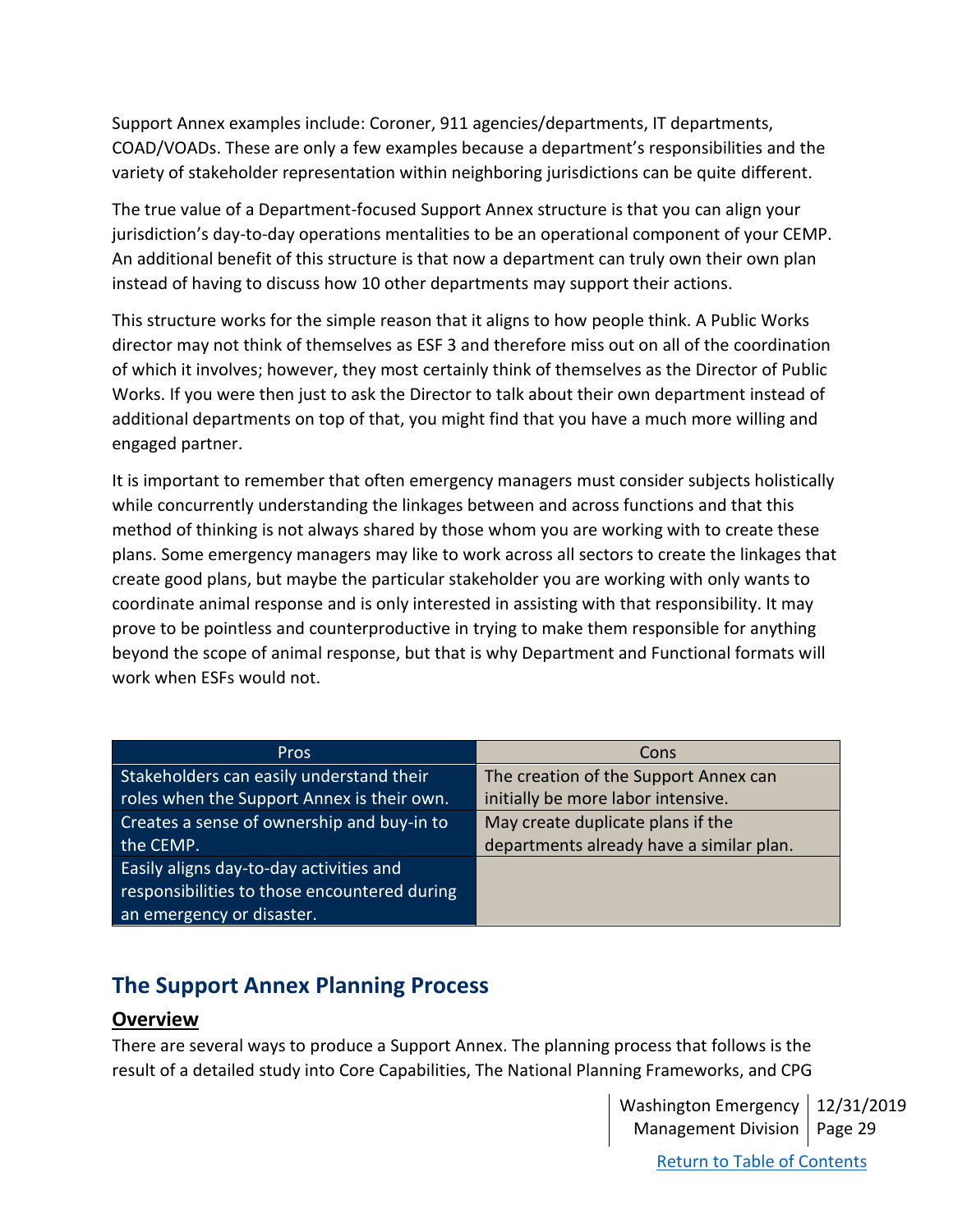101 v2. The process that has been developed is considered by WA EMD to be an ongoing and continuous process. As new guidance is developed, new laws promulgated, and best practices furthered, this Guide is intended to be revised to reflect these changes. The steps outlined in this section are a reflection of a growing need to see improvement in our State's planning efforts at all levels. This section is a modified version of the 6 Step Planning Process outlined in CPG 101 v2.

# <span id="page-29-0"></span>**Steps in the Support Annex Planning Process**

# <span id="page-29-1"></span>**Step 1: Form a Collaborative Planning Team**

Experience and lessons learned indicate that operational planning is best performed by a team. Using a team or group approach helps organizations define the role they will play during an operation. Case studies and research reinforce this concept by pointing out that the common thread found in successful operations is that participating organizations have understood and accepted their roles. In addition, members of the planning team should be able to understand and accept the roles of other departments and agencies. One goal of using a planning team is to build and expand relationships that help bring creativity and innovation to planning during an incident. This approach helps establish a planning routine, so that processes followed before an incident occurs are the same as those used during and following an incident. A jurisdiction might want to base the core planning team's membership on the CEMP structure it uses.

Jurisdictions that use an agency and department operational structure might use a core team consisting of planners from the following:

- Emergency management
- Law enforcement
- Fire services
- EMS
- Public health
- Hospitals and health care facilities
- Public works
- Utility operators
- Education
- Agriculture
- Animal control
- Social services
- Childcare, child welfare, and juvenile justice facilities (including courts)
- National Guard
- Private sector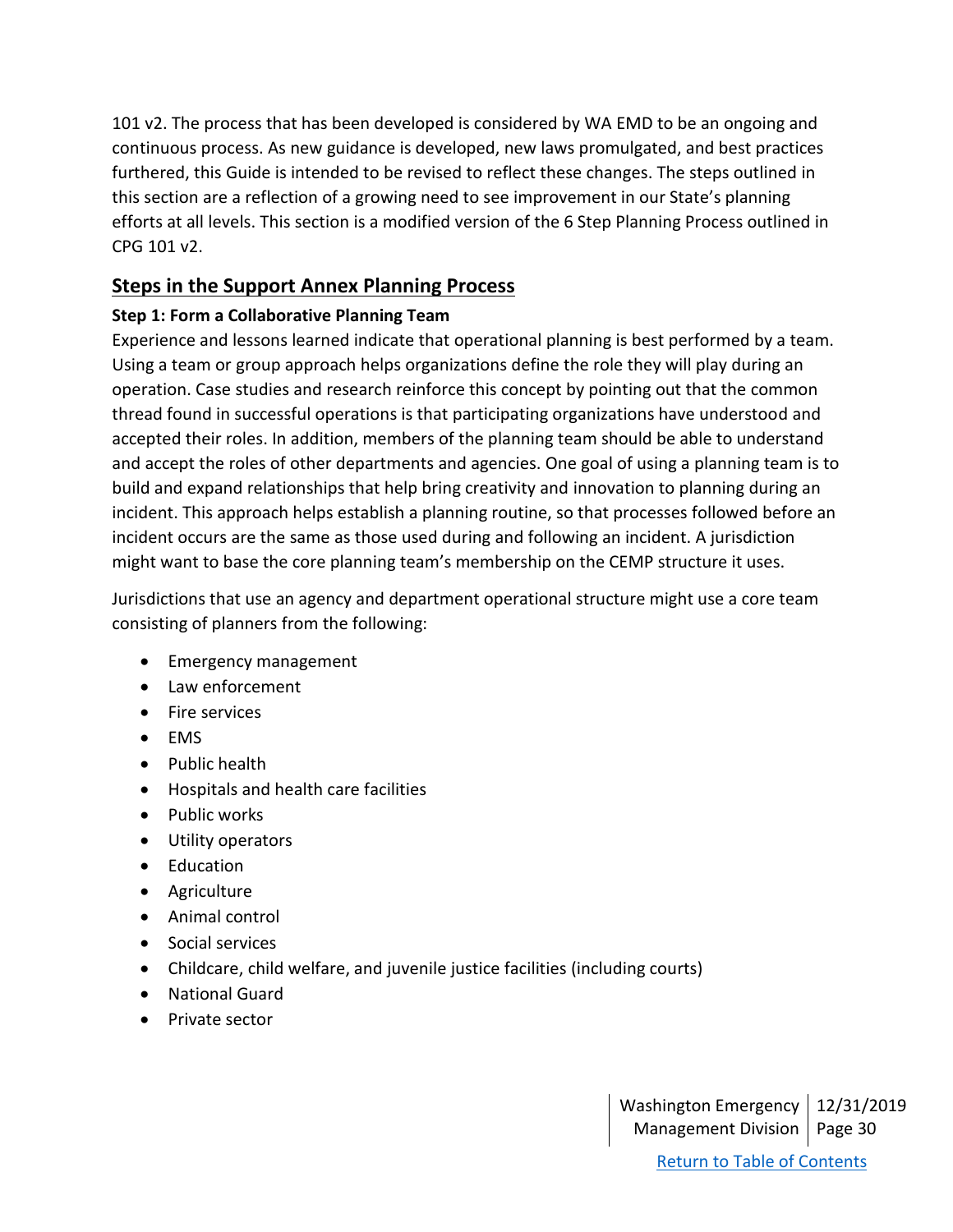• Civic, social, faith-based, educational, professional, and advocacy organizations (e.g., those that address disability and access and functional needs issues, children's issues, immigrant and racial/ethnic community concerns, animal welfare, and service animals).

### <span id="page-30-0"></span>**Step 2: Understand the Situation**

Effective risk management depends on a consistent comparison of the hazards that a particular jurisdiction may experience. This is typically performed through a threat/hazard identification and risk assessment process that collects information about threats and hazards and assigns values to risk for the purposes of determining priorities, developing or comparing courses of action, and informing decision making. Depending on the resources available and leadership, a jurisdiction could conduct an in-depth process—cataloging everything from specific asset vulnerabilities to emergency personnel staffing levels. Often, however, this level of analysis is not possible or practical; in such cases, jurisdictions should conduct a risk assessment of achievable and appropriate scale and scope.

### *Access and Functional Needs*

Understanding the consequences of a potential incident requires gathering information about the access and functional needs of residents within the community. To begin planning, jurisdictions must have an accurate assessment—an informed estimate of the number and types of individuals with disabilities and others with access and functional needs residing in the community. Emergency planners should base their assessments on lists and information collected from multiple relevant sources, such as:

- U.S. Census data
- Utility providers
- Social services listings (e.g., dialysis centers, Meals on Wheels)
- Congregate settings (e.g., nursing homes, summer camps)
- Paratransit providers
- Schools and universities
- Bureau of motor vehicles (accessible parking permit holders)
- Medicaid
- Centers for Independent Living
- Hospitals
- Home health agencies
- Daycare centers (for children or senior citizens)
- Vocational rehabilitation and job access services
- Places of worship
- Disability services providers
- Homeless shelters
- Health or behavioral health agencies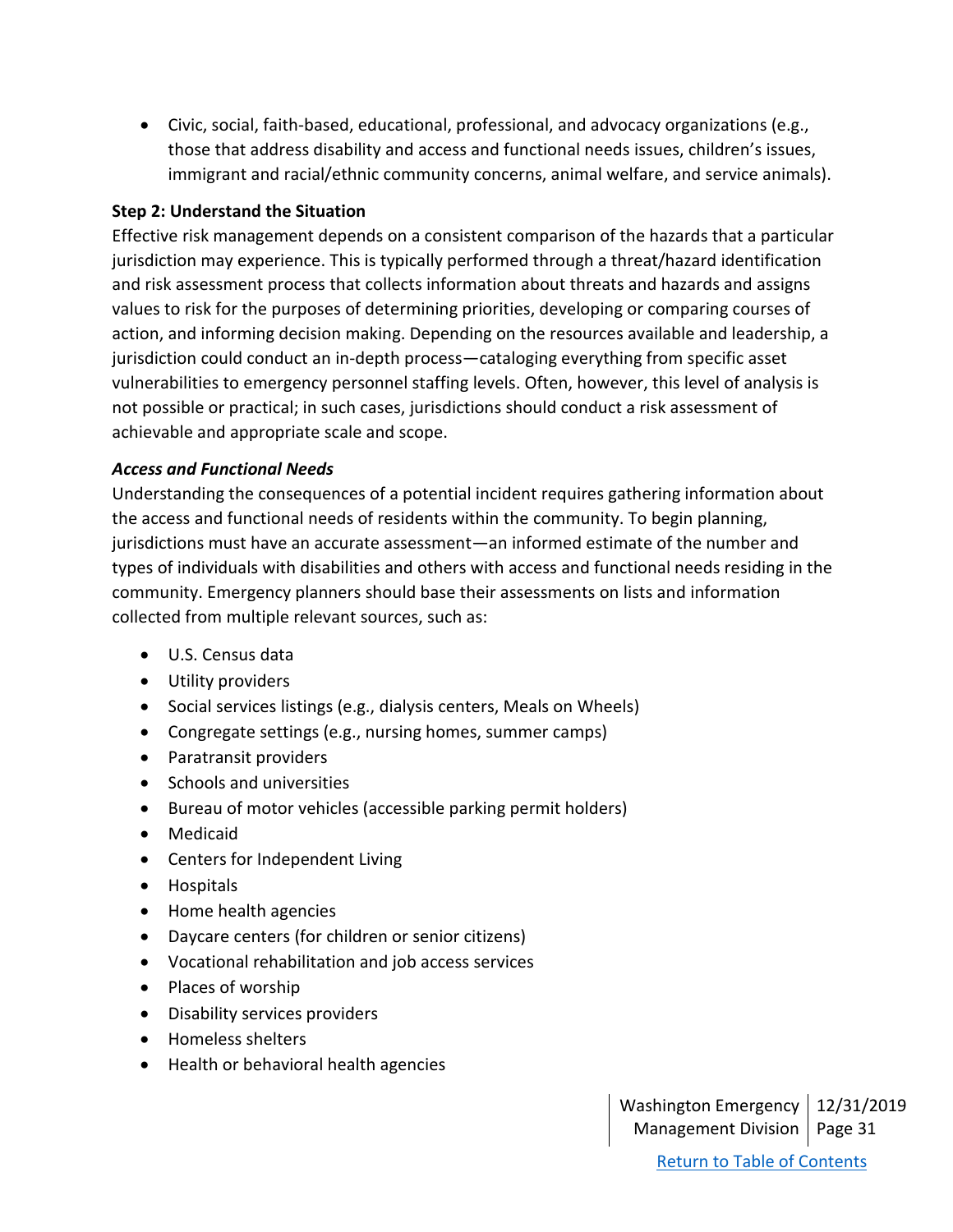• Housing programs.

*For more information on the [Whole Community](https://www.fema.gov/media-library-data/20130726-1813-25045-0649/whole_community_dec2011__2_.pdf) and how it can inform planning during this step follow the link.*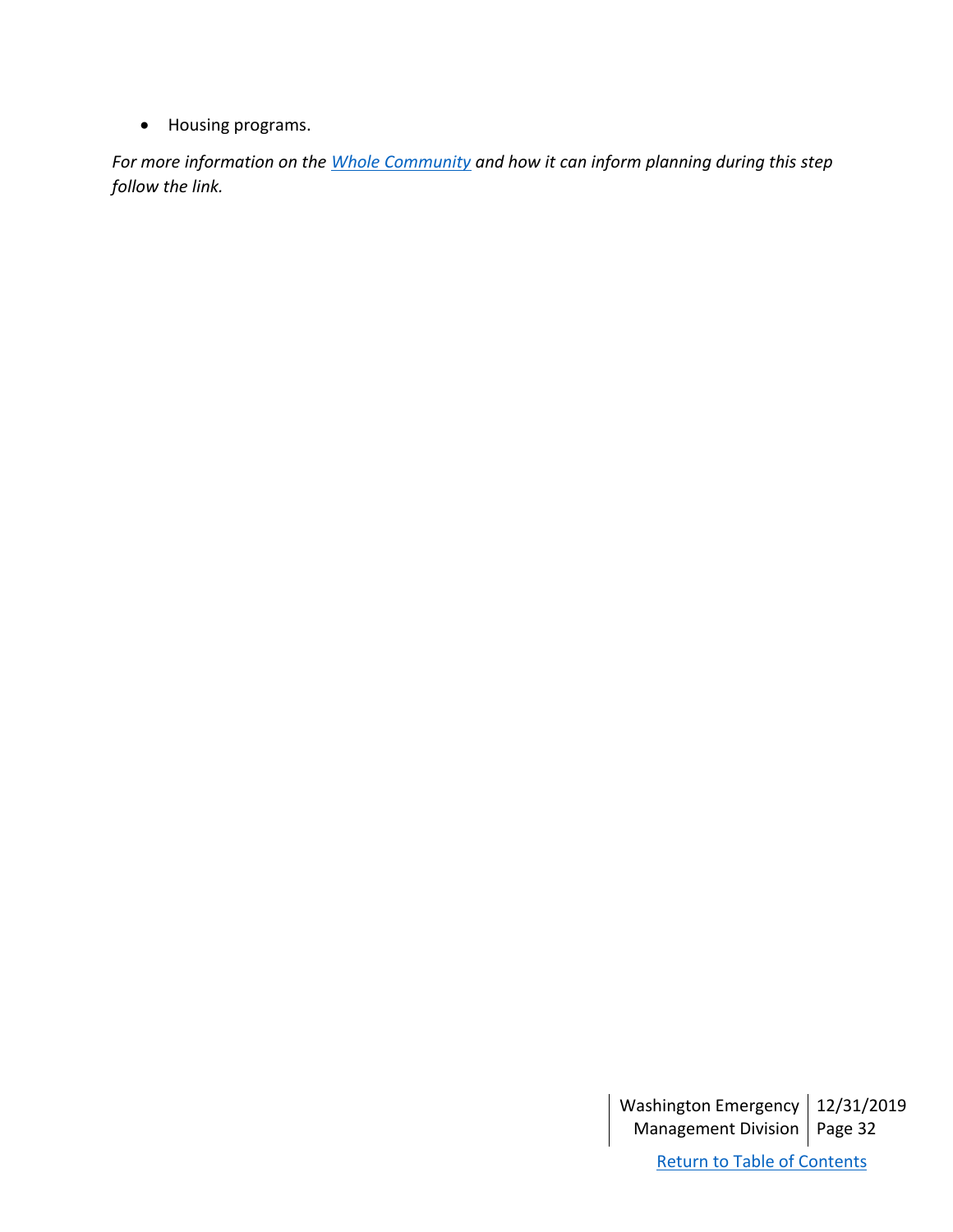### <span id="page-32-0"></span>**Step 3: Determine Goals and Objectives**

Now that the planning team is formed, and the hazards identified, it is time to consider how a jurisdiction can best operationalize their capabilities. CPG 101 v.2 recommends three ways of detailing and organizing this information into an operational plan:

### <span id="page-32-1"></span>**Step 4: Plan Development**

Step 4 - [Functional](#page-33-0) Annexes

Step 4 - [Emergency Support Function](#page-36-0) (ESF) Annexes

Step 4 - [Departmental-](#page-37-0)focused Annexes

*Click on the Support Annex format you wish to use to be directed to that page.*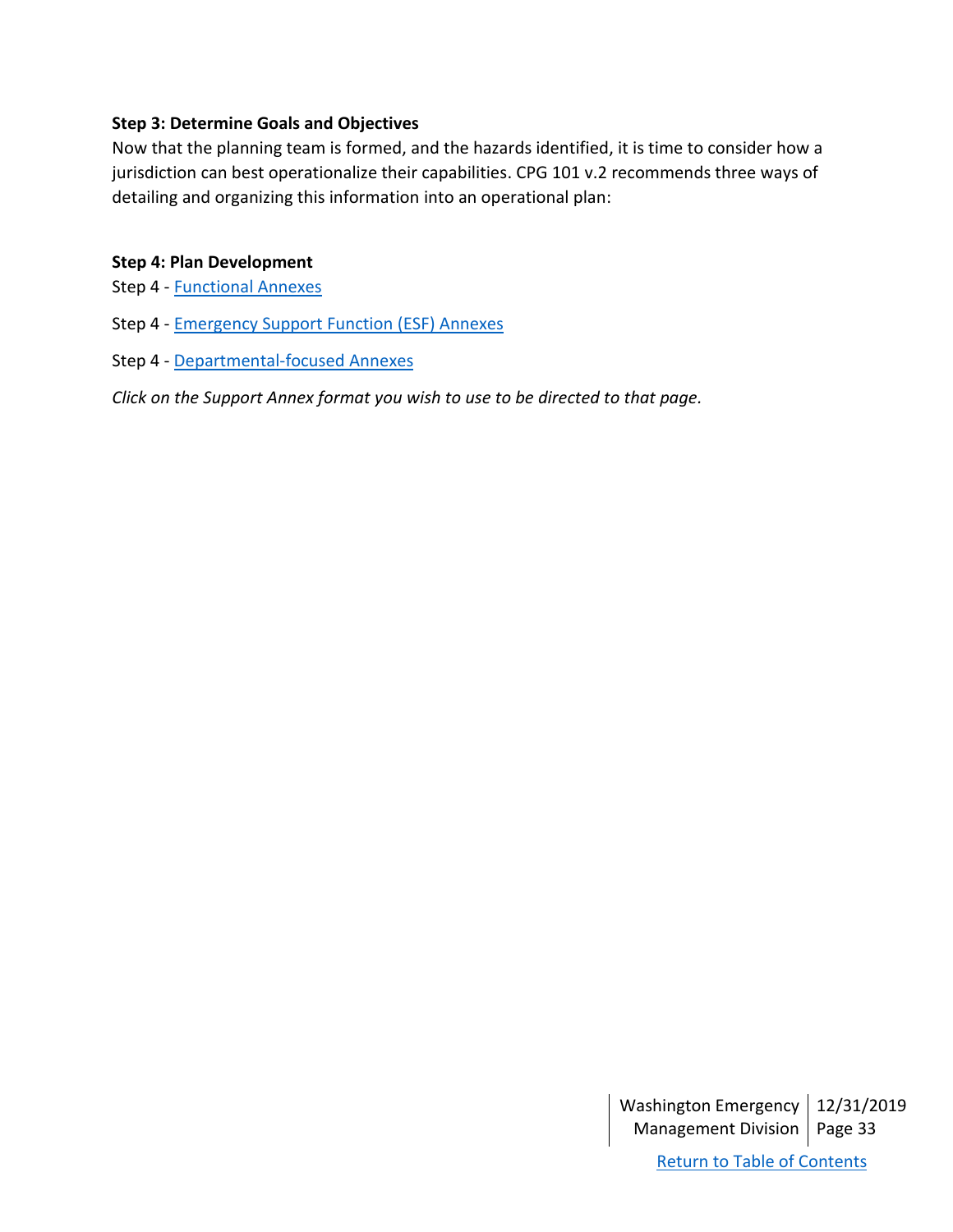# <span id="page-33-0"></span>**Functional Support Annex Development**

Functional annexes document the methods, procedures, and actions of critical operational functions.

### <span id="page-33-1"></span>**Step 4: Plan Development**

In order to best manage the process of annex development involving functions it is advised to categorize the functions under related groups. For example:

- Population Protection
- Resource Management
- Critical Infrastructure

Creating these categories can assist with grouping functions together which share various similarities. It can also aid in the formation of planning teams that share common roles and responsibilities.

Example functional areas:

| Alerts & Warning                     | Debris Removal                   | Water<br>Treatment &<br>Provision    | Sanitation               | Supply Chain<br>Restoration | Power<br>Restoration                   |
|--------------------------------------|----------------------------------|--------------------------------------|--------------------------|-----------------------------|----------------------------------------|
| Decontamination                      | <b>Body Recovery</b>             | Mortuary<br>Services                 | Victim<br>Identification | Structural<br>Firefighting  | Resource<br>Management                 |
| Sheltering                           | Resource<br><b>Distribution</b>  | Relocation<br>Assistance             | Rescue<br>Operations     | Search<br>Operations        | Securing<br><b>Disaster</b><br>Areas   |
| Emergency<br><b>Medical Services</b> | Resource<br>Tracking             | Delivering<br>Situation<br>Reports   | Fyacuation               | Continuity<br>Planning      | Protecting<br>Sensitive<br>Information |
| Airspace<br>Management               | <b>Bereavement</b><br>Counseling | Family<br>Reunification              | Wildland<br>Firefighting | Donations<br>Management     | Emergency<br>Power<br>Provisioning     |
| Data<br>Communications               | Voice<br>Communications          | Medical<br>Surge                     | Information<br>Analysis  | HazMat<br>Clean-up          | Feeding                                |
| Synchronizing<br>Operations          | Infrastructure<br>Assessments    | Triage &<br>Initial<br>Stabilization | Hydration                | Volunteer<br>Management     | Access & Re-<br>Entry                  |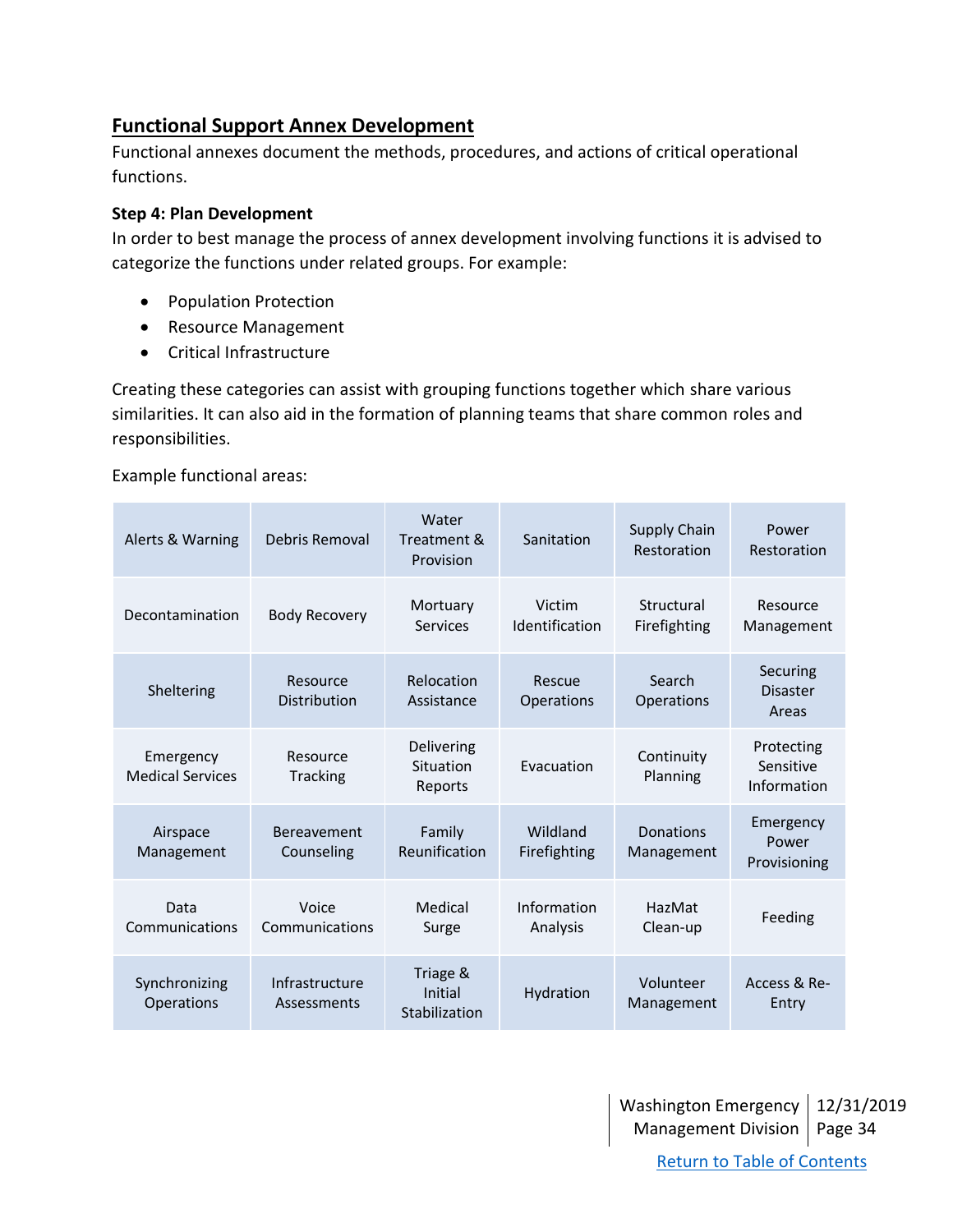## *Using the Functional Areas Development Sheets*

The Functional Areas Development Worksheets (Attachment 3) represent a list of required functions that are necessary to accomplish/participate in to complete a Core Capability's Critical Task(s). The functions listed in the worksheet are **not** an all-inclusive list of every function that can be identified, only those that have previously been established in guidance.

- 1. With your planning team gathered, begin to discuss which functional areas should be explored for the session (e.g. Sheltering, Donations Management, Emergency Medical Services, etc.).
- 2. Begin with the first Worksheet and discuss each individual function presented and determine if it is being addressed in this annex. Mark each function that is being accomplished.
- 3. Continue through all Worksheets.
- 4. Reexamine each of the functions that are indicated to be accomplished and determine which Critical Task(s) they most closely align to. *Special considerations may come up in the discussion that may affect which if any they apply to.*
- 5. Based on the functions indicated and the Critical Tasks identified, determine if the Core Capability is Primary or Supporting.

*When using the Worksheets, it may be difficult to think of ways in which the functions are accomplished. To assist with this, definitions are provided at the bottom to provide guidance on what each function entails.*

When filling in the activities/actions under each function, it can be helpful to ask yourself the following questions:

- What is the action?
- Who is responsible for the action?
- When should the action take place?
- How long should the action take and how much time is actually available?
- What has to happen before?
- What happens after?
- What resources does the person/entity need to perform the action?

Keep in mind that not all Core Capabilities will apply to every function. Also, some may include only a few functions, while others will may include everything on the Worksheet. If you come across a function that you should be performing but are currently not (lack of resources/capabilities) then you have identified a gap. Gaps such as these should be included in the plan to point this out.

# *Using the ESF Templates and ESF Scoping Documents*

The ESF Templates and Scoping documents included in this guide can serve as a useful

Washington Emergency 12/31/2019 Management Division | Page 35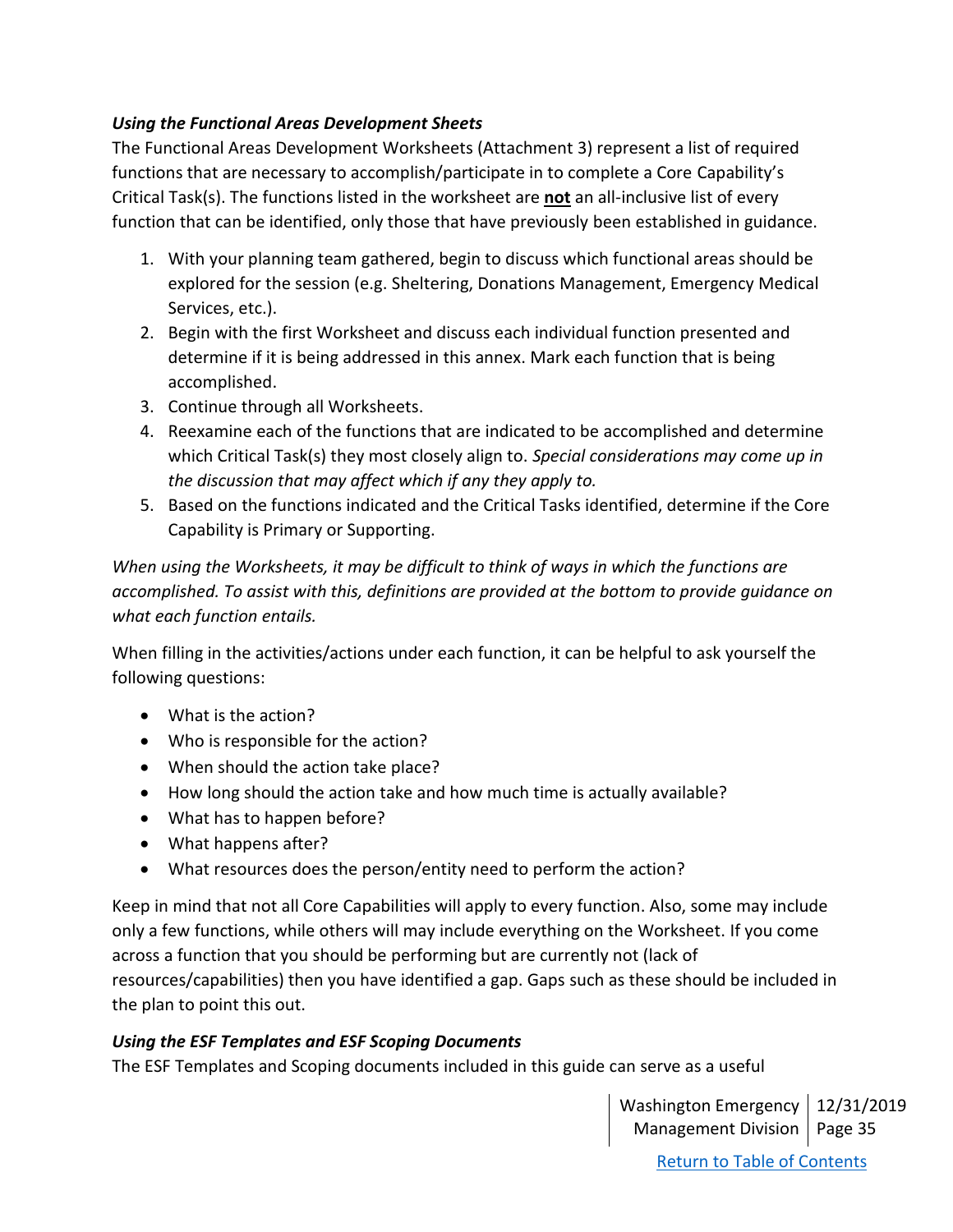reference tool. These two documents include the responsibilities listed in CPG 101's ESF sections. Using this information, the planning team can see sample activities and actions that should be addressed in specific annexes. For example, if the planning team were creating a Sheltering Annex then you could reference ESF 6 and ESF 8 for the types of responsibilities to include.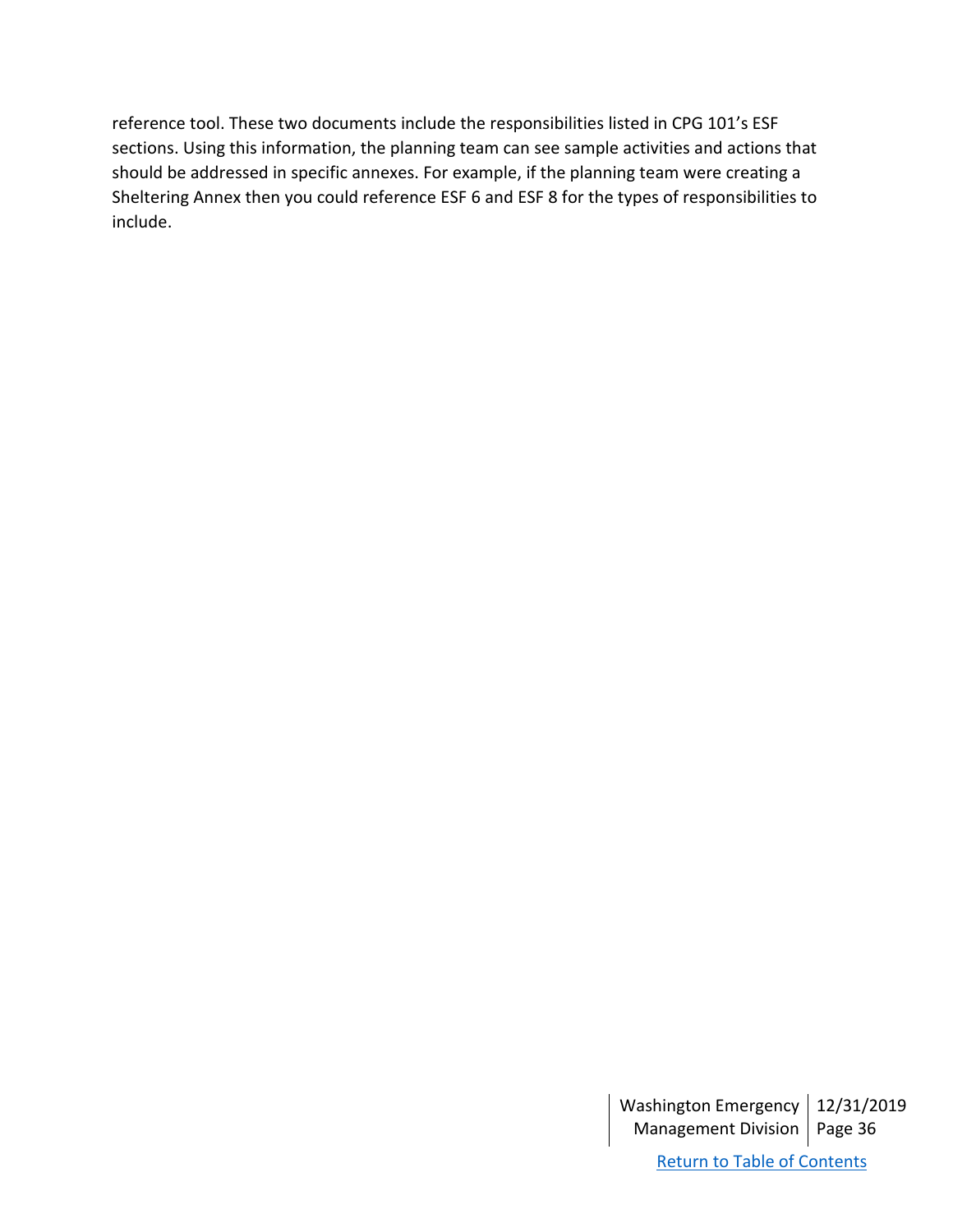# <span id="page-36-0"></span>**Emergency Support Function Annex**

ESF annexes are the categorization of common incident functions based on similar resources. They can also be thought of as an enhancement of the functional approach.

### <span id="page-36-1"></span>**Step 4: Plan Development**

Support Annexes which use ESFs to organize their functions and resources can be extremely complex and hard to work with. It is not advised to use this method if your leadership and stakeholders are not supportive of your emergency management organization. This method also requires a high-level of commitment on the part of the agencies/departments that are chosen as Coordinating and/or Primary agencies.

## *Using the National Response Framework (2016)*

The functions identified in the National Response Framework (2016) for each ESF have been included in the Concept of Operations section. Depending on the unique way your jurisdiction operates, additional functions may be identified.

## *Using the Comprehensive Preparedness Guide 101 v2*

The responsibilities outlined in CPG 101 for each ESF have been identified and included in each annex's Responsibility sections. Also, additional information outlined in CPG 101 has been added to specific sections of certain ESFs.

## *Using the ESF Templates*

Each ESF Template has come prepopulated with content from the above-mentioned guidance. By gathering the appropriate stakeholders for each ESF, planners can begin following the prompts within each section to determine the appropriate input.

When filling in the activities/actions under each prompt in the Responsibility section it can be helpful to ask yourself the following questions:

- What is the action?
- Who is responsible for the action?
- When should the action take place?
- How long should the action take and how much time is actually available?
- What has to happen before?
- What happens after?
- What resources does the person/entity need to perform the action?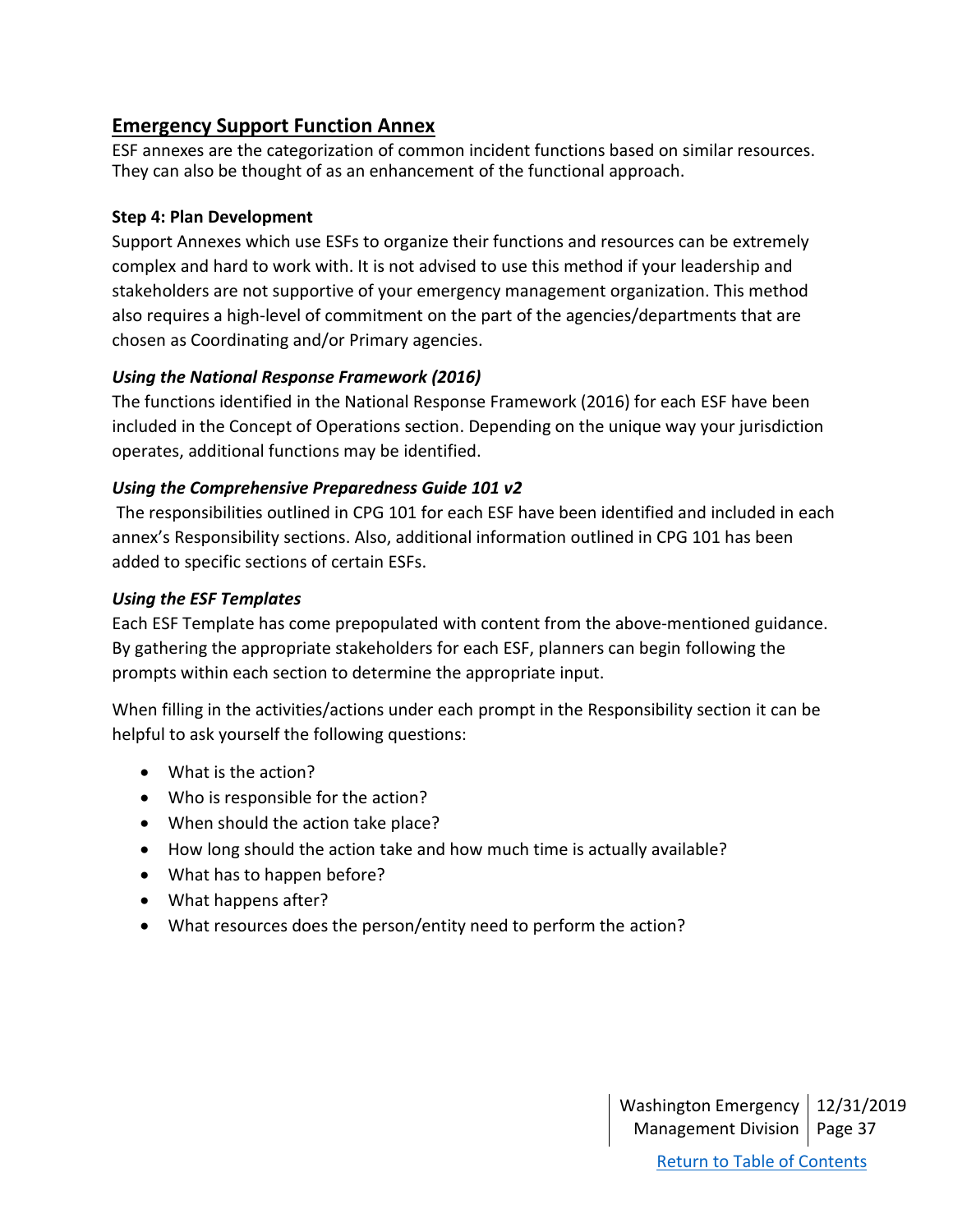# <span id="page-37-0"></span>**Departmental Support Annex**

Agency/Department annexes describe the capabilities and limitations of each specific entity involved in an incident.

## <span id="page-37-1"></span>**Step 4: Plan Development**

Department-focused annexes may prove to be one of the easiest and preferred methods of planning for most jurisdictions. Instead of gathering a wide and varied group of stakeholders to discuss coordination, determine who is a primary and secondary, and determine each stakeholder's responsibilities, a planner can meet with a single department or agency and write an annex. Additionally, updating the plan is easier as it involves fewer stakeholders to coordinate meetings with. Lastly, you may find that an annex which is focused on an agency/department creates more buy-in than one that involves a stakeholder having to determine the coordination of actions and resources which are not their own.

*Note: This does not circumvent Whole Community Involvement in the planning process because as organizations, groups, and individuals are identified through the selection of functions, they can be brought into the planning process to provide specific information and provide input.*

## *Using the Functional Areas Development Worksheets*

The Core Capability Development Worksheets represent a list of required functions that are necessary to accomplish/participate in to complete a Core Capability's Critical Task(s). This list is **not** an all-inclusive list of every function that can be identified, only those that have previously established in guidance.

- 1. With the department planning team gathered, begin with the first Worksheet and discuss each individual function presented and determine if it is currently being accomplished by the agency/department. Mark each function that is being accomplished.
- 2. Continue through all Worksheets.
- 3. Reexamine each of the functions that are indicated to be accomplished and determine which Critical Task(s) that they most closely align to. *Special considerations may come up in the discussion that may affect which, if any, they apply to.*
- 4. Based on the functions indicated and the Critical Tasks identified, determine if the Core Capability is Primary or Supporting.

*When using the Worksheets, it may be difficult to think of ways in which the functions are accomplished. To assist with this, definitions are provided at the bottom to provide guidance on what each function entails.*

When filling in the activities/actions under each function it can be helpful to ask yourself the following questions:

• What is the action?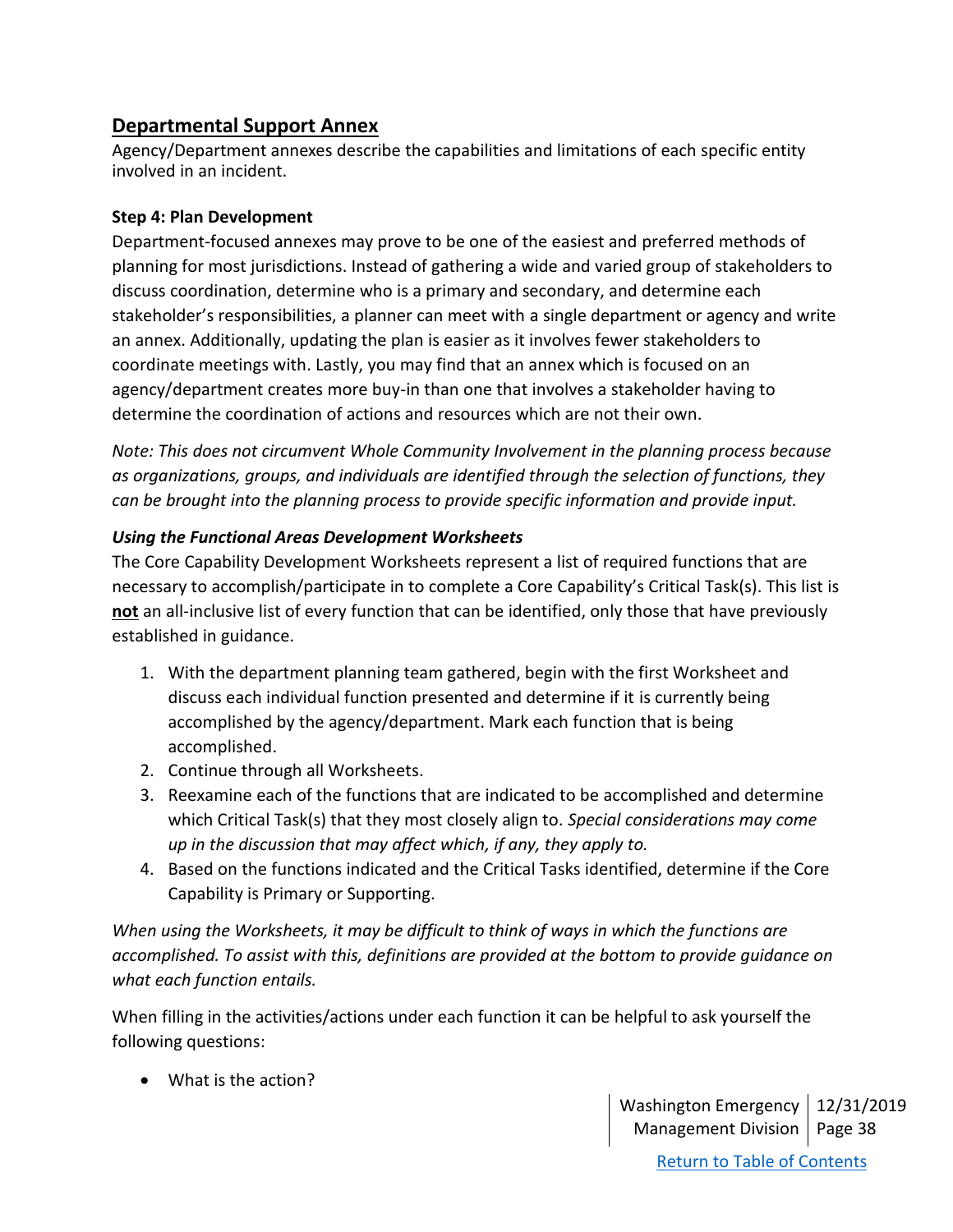- Who is responsible for the action?
- When should the action take place?
- How long should the action take and how much time is actually available?
- What has to happen before?
- What happens after?
- What resources does the person/entity need to perform the action?

### *Using the ESF Templates and ESF Scoping Documents*

The ESF Templates and Scoping documents included in this guide can serve as a useful reference tool. These two documents include the responsibilities listed in CPG 101's ESF sections. Using this information, the planning team can see sample activities and actions that should be addressed in specific annexes. For example, if the planning team were discussing the Fire Departments responsibilities then they could reference ESF 4 for the types of responsibilities to include.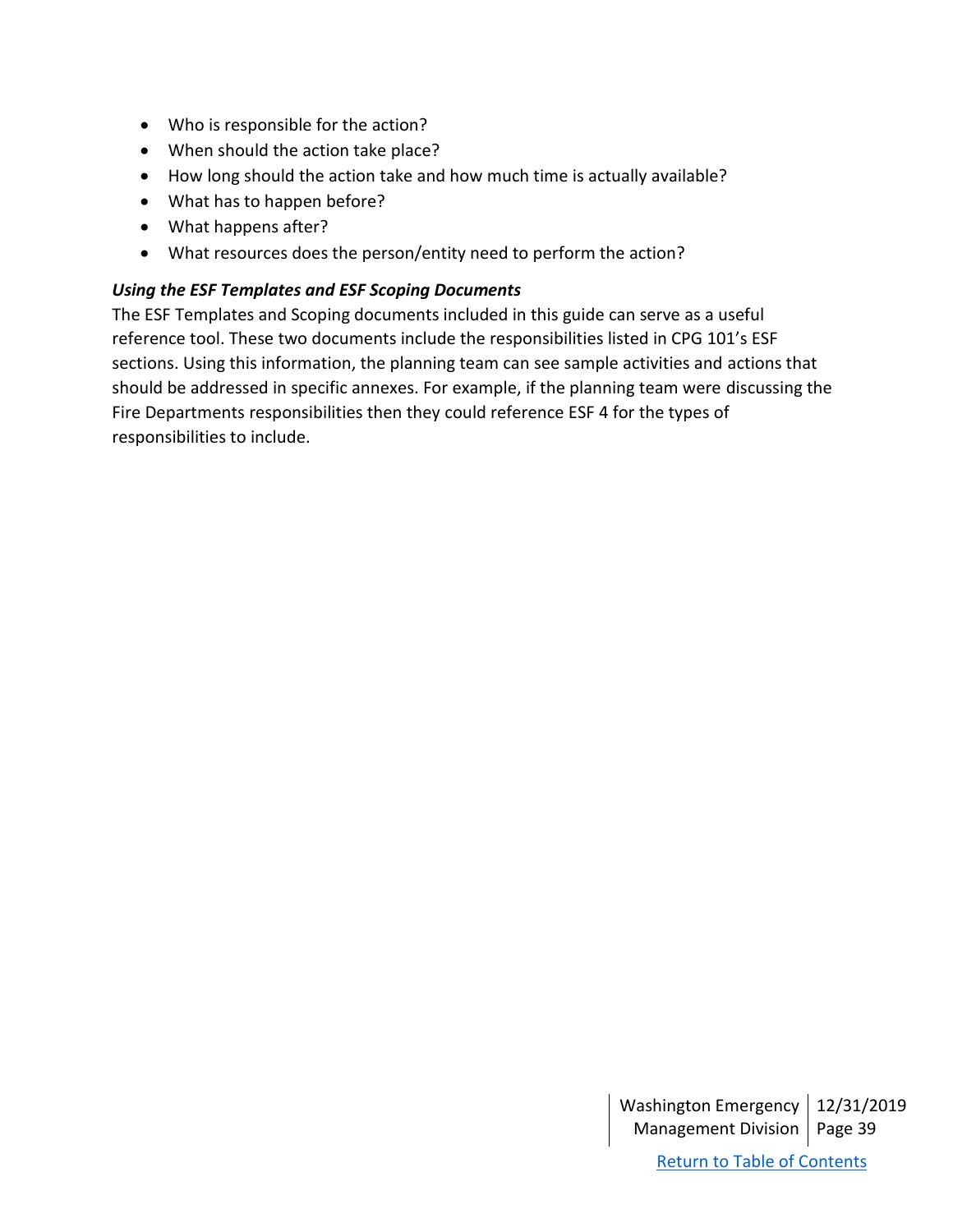### <span id="page-39-0"></span>**Step 5: Plan Preparation, Review, and Approval**

This step turns the results of the function identification into a Support Annex. The planning team develops a rough draft of the functional annexes adding necessary tables, charts, and other graphics. The planning team prepares and circulates a final draft to obtain the comments of organizations that have responsibilities for implementing the plan.

- 1. Insert the Core Capabilities and their description into the Purpose section of the Support Annex.
- 2. Insert the Critical Task(s) and their descriptions into the Concept of Operations section of the Support Annex.
- 3. Insert the functions that were identified in the Worksheets into the Responsibilities section of the Support Annex. Insert several blank rows under each function to provide space for activities/actions to be inserted.
- 4. Insert the actions and activities that are conducted.
- 5. Determine which Core Capabilities and Critical Tasks those actions apply to.
- 6. Once the Support Annex is complete review the annex with your leadership and anyone listed with a responsibility. Also make sure to review it with anyone who is covered under the plan (i.e. special districts, political subdivisions, etc.).

#### <span id="page-39-1"></span>**Step 6: Plan Implementation and Maintenance**

### *Training*

After developing an annex it must be disseminated and managers must be required to train their personnel so they have the knowledge, skills, and abilities needed to perform the tasks identified in the plan. Personnel should also be trained on the organization-specific procedures necessary to support those plan tasks.

### *Exercise the Plan*

Evaluating the effectiveness of plans involves a combination of training events, exercises, and real-world incidents to determine whether the goals, objectives, decisions, actions, and timing outlined in the plan led to a successful response.

### *Review, Revise, and Maintain the Plan*

This step closes the loop in the planning process. It focuses on adding the information gained by exercising the plan to the research collected in Step 2 and starting the planning cycle over again. Remember, planning is a continuous process that does not stop when the plan is published. Plans should evolve as lessons are learned, new information and insights are obtained, and priorities are updated.